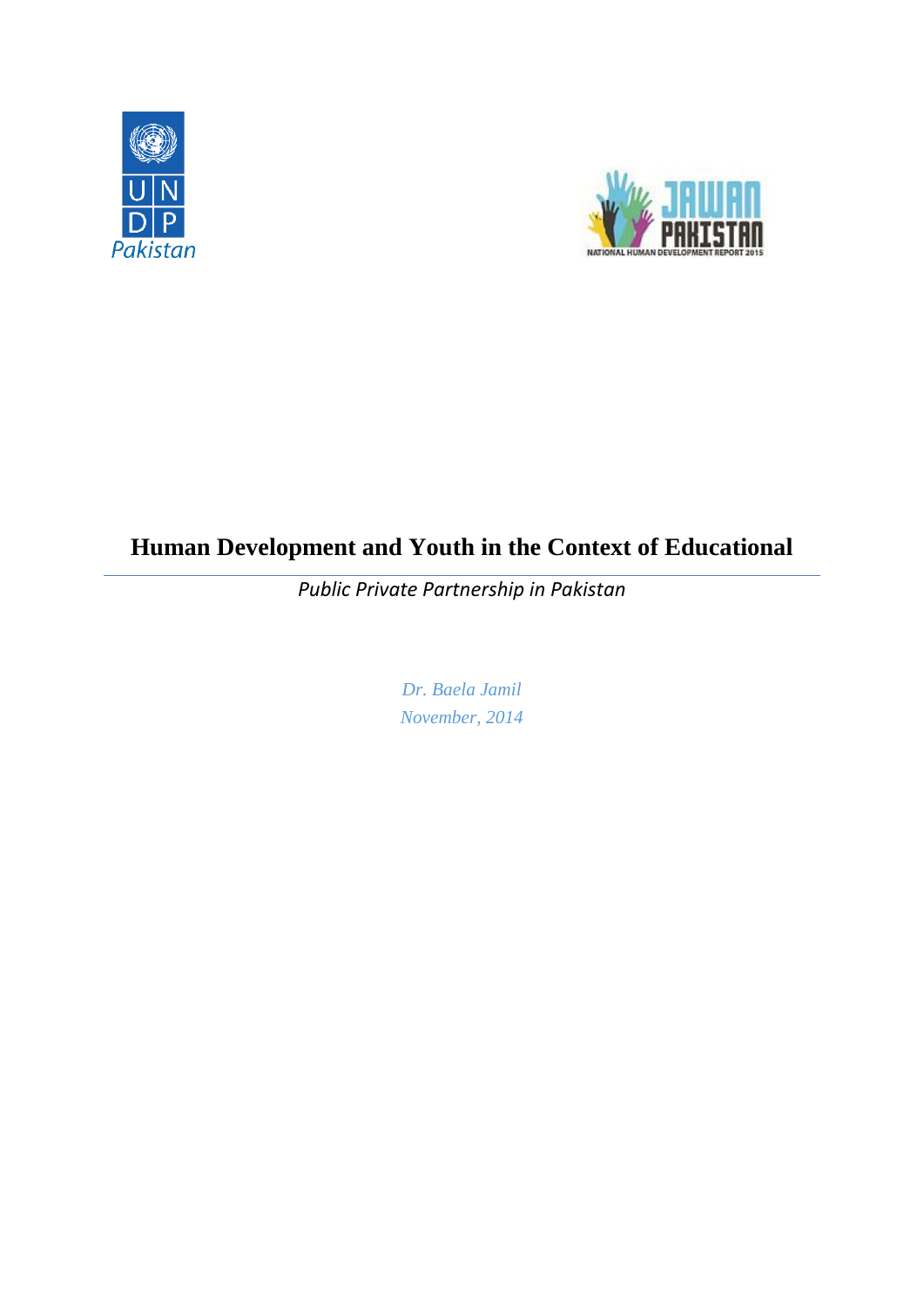# **CONTENTS**

| 1.)                                                                                               |  |  |  |  |
|---------------------------------------------------------------------------------------------------|--|--|--|--|
|                                                                                                   |  |  |  |  |
|                                                                                                   |  |  |  |  |
|                                                                                                   |  |  |  |  |
| 2.)                                                                                               |  |  |  |  |
|                                                                                                   |  |  |  |  |
|                                                                                                   |  |  |  |  |
|                                                                                                   |  |  |  |  |
| 3.)                                                                                               |  |  |  |  |
|                                                                                                   |  |  |  |  |
| 4.)                                                                                               |  |  |  |  |
|                                                                                                   |  |  |  |  |
|                                                                                                   |  |  |  |  |
|                                                                                                   |  |  |  |  |
|                                                                                                   |  |  |  |  |
|                                                                                                   |  |  |  |  |
|                                                                                                   |  |  |  |  |
| 4.6 Genre IV: Education Governance, Right to Education and Learning Accountability Initiatives 19 |  |  |  |  |
| 5.)                                                                                               |  |  |  |  |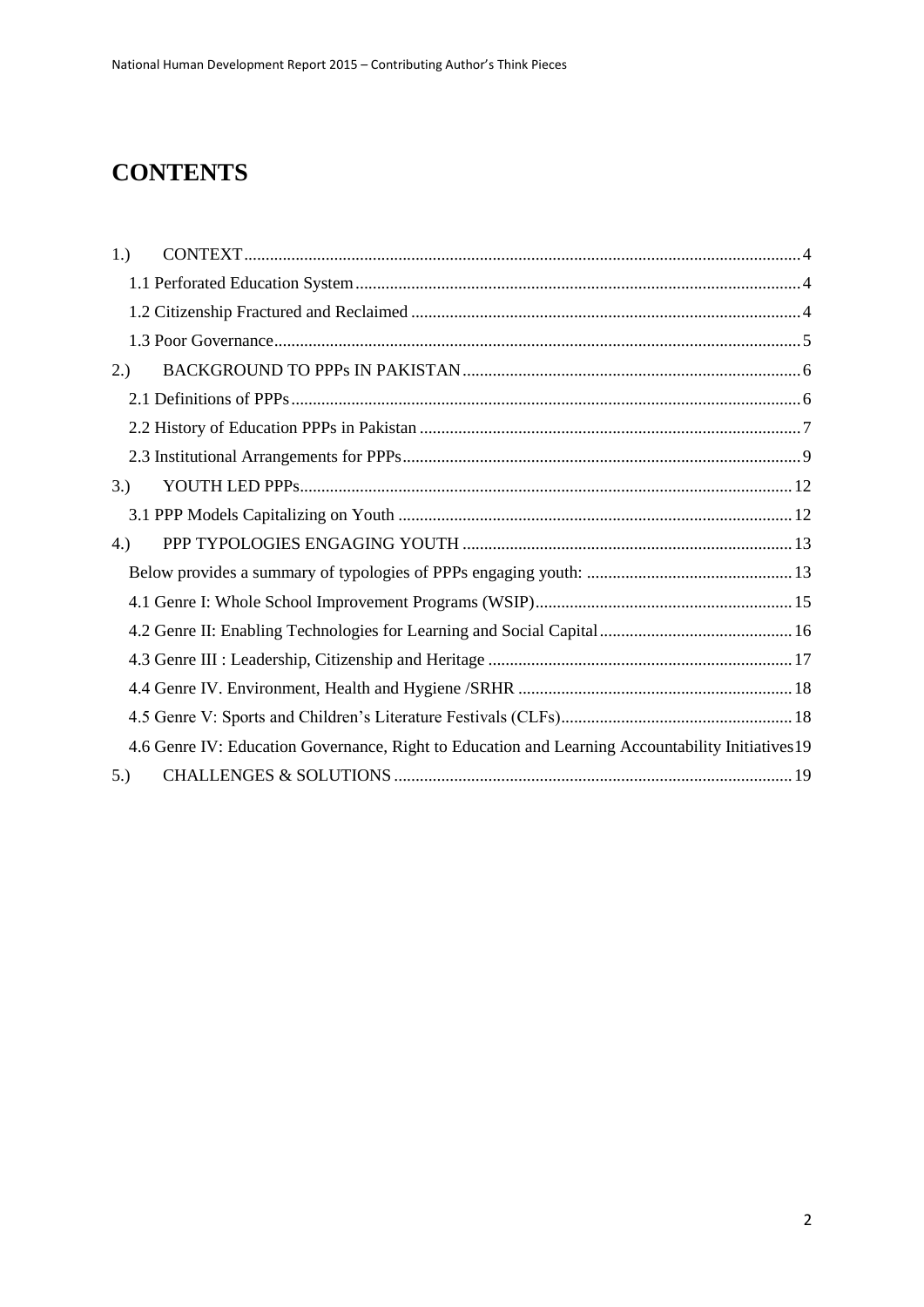#### **Disclaimer**

*This paper has been developed by the external Contributing Author, Dr. Baela Jamil. The opinions, statements and advice contained within this paper do not necessarily represent those of the UN, UNDP nor NHDR.*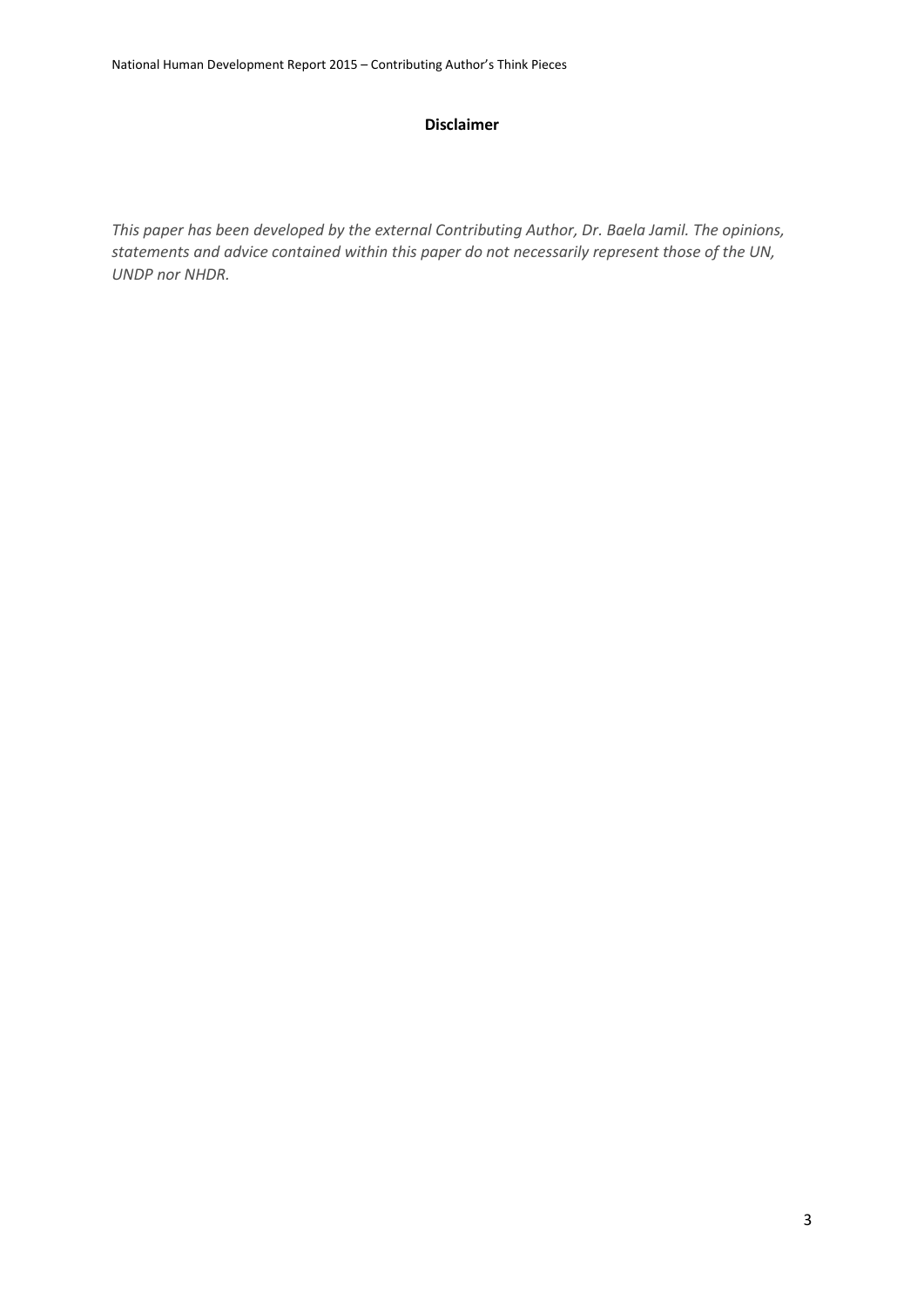### <span id="page-3-0"></span>**1.) CONTEXT**

Three major narratives inform this chapter viz. the perforated fabric of Pakistan's education system; fractured citizenship and the state response to poor governance with public private partnership policies.

### <span id="page-3-1"></span>**1.1 Perforated Education System**

The pyramid of education in Pakistan is sharp and thinly spread at the top with only 8 % of eligible population reaching college and tertiary education; 26% make it to grade tenth or matriculate (14-15 years), 38% to middle grades (11-13 years) and 68% to primary level (PSLMs 2012-13). In spite of the rhetoric of technical vocational education, only 2% of the age group has access to formal/technical education and training. As well documented annually by the ASER surveys, learning and quality remains hugely compromised with only 50% of grade V children barely competent in grade II level competencies of basic literacy and numeracy (ASER 2012; 2013; 2014). With GDP allocations of barely 2% year after year, clearly the education enterprise is not a serious one in Pakistan. Embedded in these deeply perforated learning, transition and investment gaps in education and livelihoods, are extreme exclusions exacerbated due to gender, geography, poverty and religion. Our youth, comprising 27% of the total population (aged 15- 29), have explored myriad paths for personal, social, economic, political and spiritual engagement. Demographically the numbers are staggering for the active education age groups up to 29 years of age, comprising almost 66% of the nearly 190 million population. Institutional access, equity and learning challenges in education have been well documented in other papers in this series for ready reference that convincingly corroborate the first narrative.

### <span id="page-3-2"></span>**1.2 Citizenship Fractured and Reclaimed**

The vicious break-up of Pakistan in 1971 due to policies of persistent inequity, followed by nationalization, rise of populist Islamic Socialism under Zulfikar Ali Bhutto and the darkest decade of military rule under President Zia ul Haq up to 1988, created vicious ruptures for Pakistani citizens and youth in particular. Just as citizenship, voice and loyalty were the predominant values in 1947 for the new state, the post 1970 period marked a rapid dwindling of its core meaning. Citizenship is a legal term and carries two core concurrent meanings of 'a state of being vested with rights, and privileges as well as duties and obligations" (Collins 2012). Rights and duties are both positive and normative, steering towards vision, mission, capabilities and action at both individual and collective levels. At a personal level, as an active youth deeply engaged in experiencing the years 1970-1986, I cannot help but acknowledge an early recognition that the state was emaciating its citizens from values of democratic integrity, responsibility, engagement and truth seeking. The results of 1970 general elections were arbitrarily set aside and the country dismembered in 1971 at huge costs in terms of lives lost and psychologically maimed: of geography, history and economy. History was sacked from the syllabus and replaced by Pakistan Studies, the secular week purged, Ahmedis declared non-Muslims, and schools nationalized at a stroke by Bhutto. The mantle so well-crafted by a populist ideologue was impeccably usurped by Zia ul Haq, riding the "Islamic" wave of his predecessor as a praetorian dictator allowing the rapid rise of maktabs, madrassahs and controlled private sector's reentry in a fundamentalist all-embracing state, aligning curriculum, teaching, textbooks and society to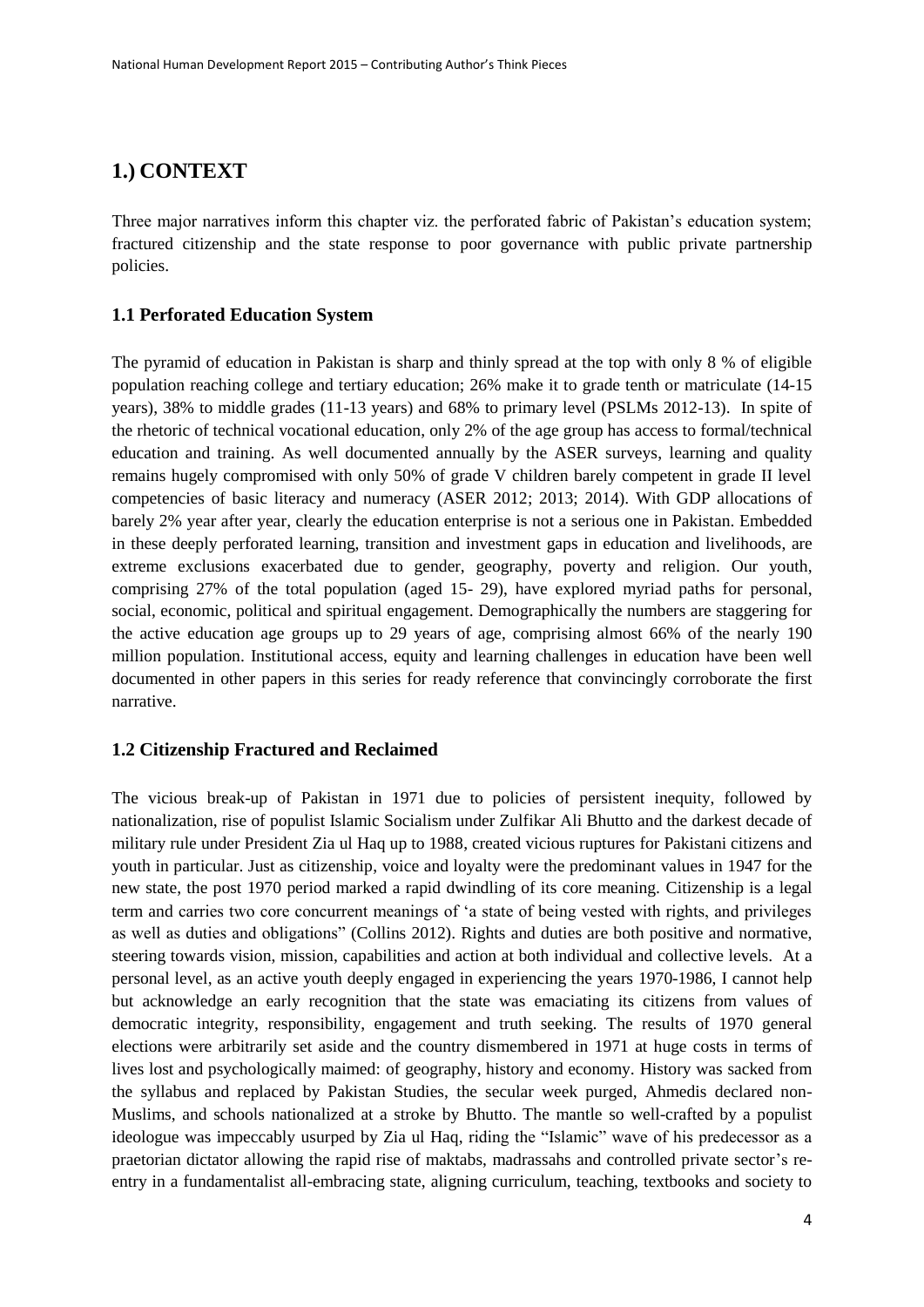his extreme notions of 'land of the pure', where secular enquiry had lost all space. Active disconnections were being pushed by the state for over two decades forcing citizens to make nonrational imposed choices of the heart and the mind.

Since 1979, Pakistan and Afghanistan witnessed their profound conversion as the open battle ground for the cold war in the region where youths had to be conscripted, converted and catapulted to the hottest theatre of a bi-polar world of an ever dependent Pakistan. The youth paid a heavy price as an alienated citizenry legitimately lost in conversation about "whose state and whose society" and, inevitably withering rights and responsibilities.

In the post Zia period, since 1989, we have seen multiple tracks travelled by our youth, the good, bad and ugly; from enterprise to jihad, to organized crime, politics, music, media, fashion, technology, innovations and civil society activism and social good. The period of two and half decades up to 2014 can be characterized as opening of spaces in society for our youth in all arenas of life in an environment that has recorded extreme deterioration of governance resulting in poor indicators of well-being and a sense of little hope (British Council 2012). The youth has remained systematically marginalized in a country that superficially courted and quoted the demographic dividend for over a decade without commensurate strategic actions. There have been ad hoc experiments of wooing this constituency but without any sustained engagement at policy and institutional levels. In the 14 years (2000-2014), enrolment in higher education has gone up from 2.5% to 8%, illustrating a higher absorption capacity of secondary graduates. Youth remain potentially a powerful nucleus as partners and innovators in experiments of active citizenship, reclaiming their place in Pakistan by designing energetic initiatives in both public and private spaces. Examples of youth led organizations in the forefront of activism across education institutions at all levels are: CAYAAD- college of Youth Activism and Development; TfP- Teach for Pakistan; Injaaz Pakistan, Rabtt; CAP- Citizens' Archives of Pakistan, BARGAD Organization for Youth Development ASER/ITA etc.

#### <span id="page-4-0"></span>**1.3 Poor Governance**

The government has been increasingly vocal in acknowledging openly about its inability to cope with human development challenges and its slippery slopes. Since the early 1990s, after Jomtien in 1990, during, the Social Action Plan (SAP) I & II covering the decade of the 90s and Poverty Reduction Strategy Paper (PRSP) 2000 - 2010, the state has been facing consistent challenges of governance marked by corruption, lack of transparency and accountability. The government's inability to allocate and utilize necessary funds for human development has resulted in being off track to meet the MDGs (UNDP 2013, 2014) and its policy targets in social sectors (Ministry of P,D &R 2013) . Since 1990, Pakistan has established the Education Foundations as semi-autonomous institutions and other autonomous bodies such as rural support programs, Pakistan Poverty Alleviation Program (PPAF), and National Commission for Human Development (NCHD). They were established to reach out to communities in need through grant in aid to private sector partners for meeting access and equity gaps in education; experiment with communities through school management committees (SMCs) to create more ownership in government schools, and allow civil society groups to innovate through school improvements, teaching-learning processes, infrastructure, technology support and citizenship activism.

Since 2000 the government has boldly stepped forward to formally embrace public private partnerships in many sectors to make up for both resource and management constraints that link to the broader area of poor governance. The shifting position of public sector from being the sole provider,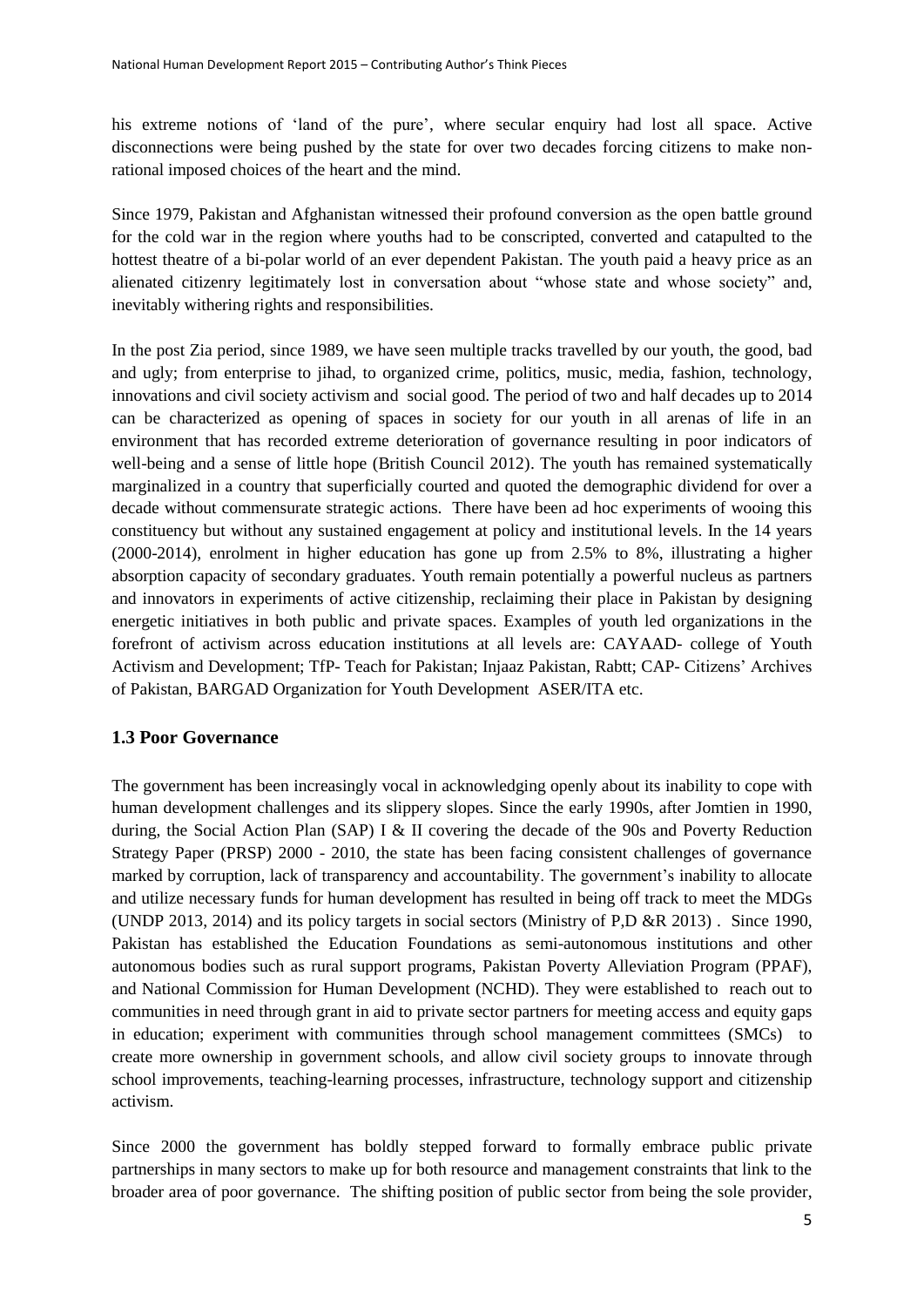financier and manager, to a financier, enabler and regulator has created new spaces to innovate and ideate by youth initiatives, both formally and informally. The rise of PPPs has also drawn sharp critiques of the state shedding its constitutional responsibilities towards its citizens and downsizing its core functions (Rose et. Al 2014; PERI 2014; Bo-Joe Brans 2011; Srivastava P. 2010; Bano, M. 2009 etc.)

### **Diagram I: Shifting Role of the State 1990s-2014 from** *Provider to Financier/Facilitator and Regulator*



The paper will elaborate on this shift specifically with respect to Public Private Partnerships (PPPs) in education enabling youth engagement. However, it is important to underscore that whilst we have seen examples of shifts from being the sole provider to financier and facilitator through PPPs in education and health, the state has been reluctant to take on the role as a regulator of partnerships. This may be due to capacity and governance challenges.

### <span id="page-5-0"></span>**2.) BACKGROUND TO PPPS IN PAKISTAN**

### <span id="page-5-1"></span>**2.1 Definitions of Education PPPs**

Public Private Partnerships in developing countries are often seen as a panacea for bridging governance and resource gaps to extend basic needs by the governments, whilst in developed countries PPPs have traditionally been associated as efficiency and effectiveness measures to minimize the state. They are formally defined as:

**"Any arrangement between a government and the private sector ((including CSOs) in which partially or traditionally public activities are performed by the private sector"**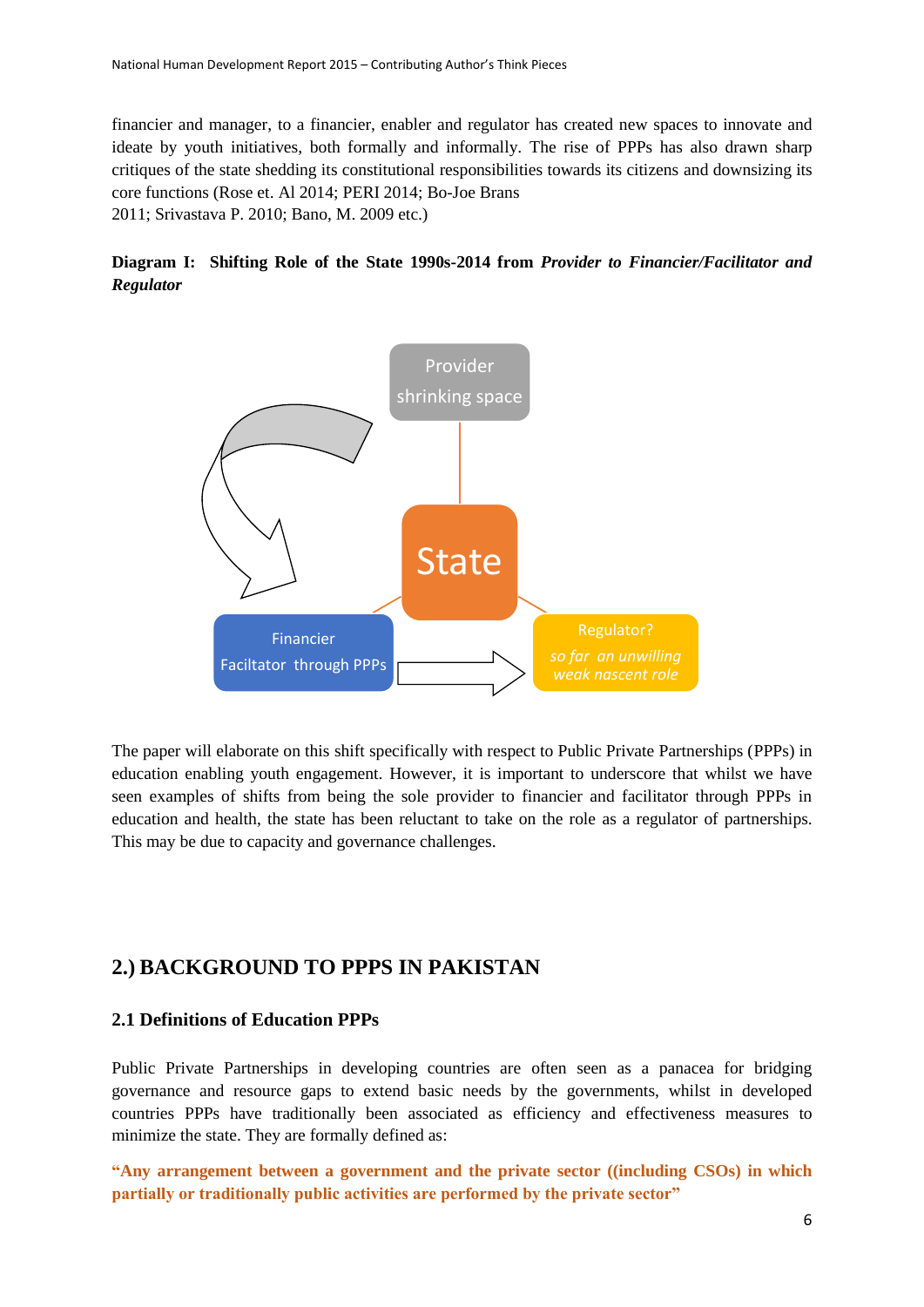### (Savas 2000)

A PPP arrangement between the public sector and the private sector is aimed at creating value for money through:

- The joint realization of a public interest service or project:
- By a public sector and a private sector entity;
- With shared risk borne by both entities in the delivery of the public services; and
- Through a formal agreement and/or transaction (Jamil & Hassan for PDSSP 2008)

More loosely and aptly, PPPs are seen as an "umbrella notion" covering a broad range of agreements between public institutions and the private sector, aimed at operating public infrastructures or delivering public services (Education International 2009).

Meanwhile, the OECD definitions of PPPs 2006-2008 span the following definitions

- The transfer to the private sector of investment projects that traditionally have been executed or financed by the public sector (European Commission, 2003, cited in OECD, 2006)
- A generic term for the relationships formed between the private sector and public bodies often with the aim of introducing private sector resources and/or expertise in order to help provide and deliver public sector assets and services, and:
- A wide variety of working arrangements from loose, informal and strategic partnerships, to design-build-finance-and-operate (DFBO) type service contracts and formal joint venture companies (both from European Investment Bank, 2004; cited in OECD, 2008).

PPPs in developing countries are construed as a mix of procurement, philanthropic and good citizenship outreach effort. In its purest transactions, PPPs are mostly found in infrastructure programs but have been used extensively to extend services for education access, equity and quality through non-state partners. The most robust examples of PPPs in Pakistan especially have been those where procurement practices have been followed as per the Public Procurement Regulatory Authority (PPRA) rules 2004 by the Education Foundations to accelerate implementation of EFA goals agreed in Dakar (2000) in programs run by the Education Foundations (Baluchistan. Sindh. Punjab, NWFP& ICT). These PPPs have been for programs such as education vouchers, teacher training, assessments, competitions, establishing new schools, catch up programs and services in low cost private schools.

PPPs in public sector schools are partnerships on government and/or partner determined sites, negotiated by all parties for access and impact. To date in almost 99% cases, the government has not provided resources to the private sector groups for management and implementation of services and/or infrastructure for PPPs in government schools. In rare cases when there is a 'personalized' understanding negotiated, local governments have supported private partners (IRC Khairpur, CARE Lahore). However, these are one off cases that were not replicated.

PPPs may be initiated both by government and non-state actors, but have limits to sustainability.

### <span id="page-6-0"></span>**2.2 History of Education PPPs in Pakistan**

The education policies in Pakistan since the late 1980s have traditionally evolved through a linear lens more focused towards primary education embedded in the EFA goals /MDG discourse, often at the expense of secondary and post-secondary education as is well reflected in our national indicators.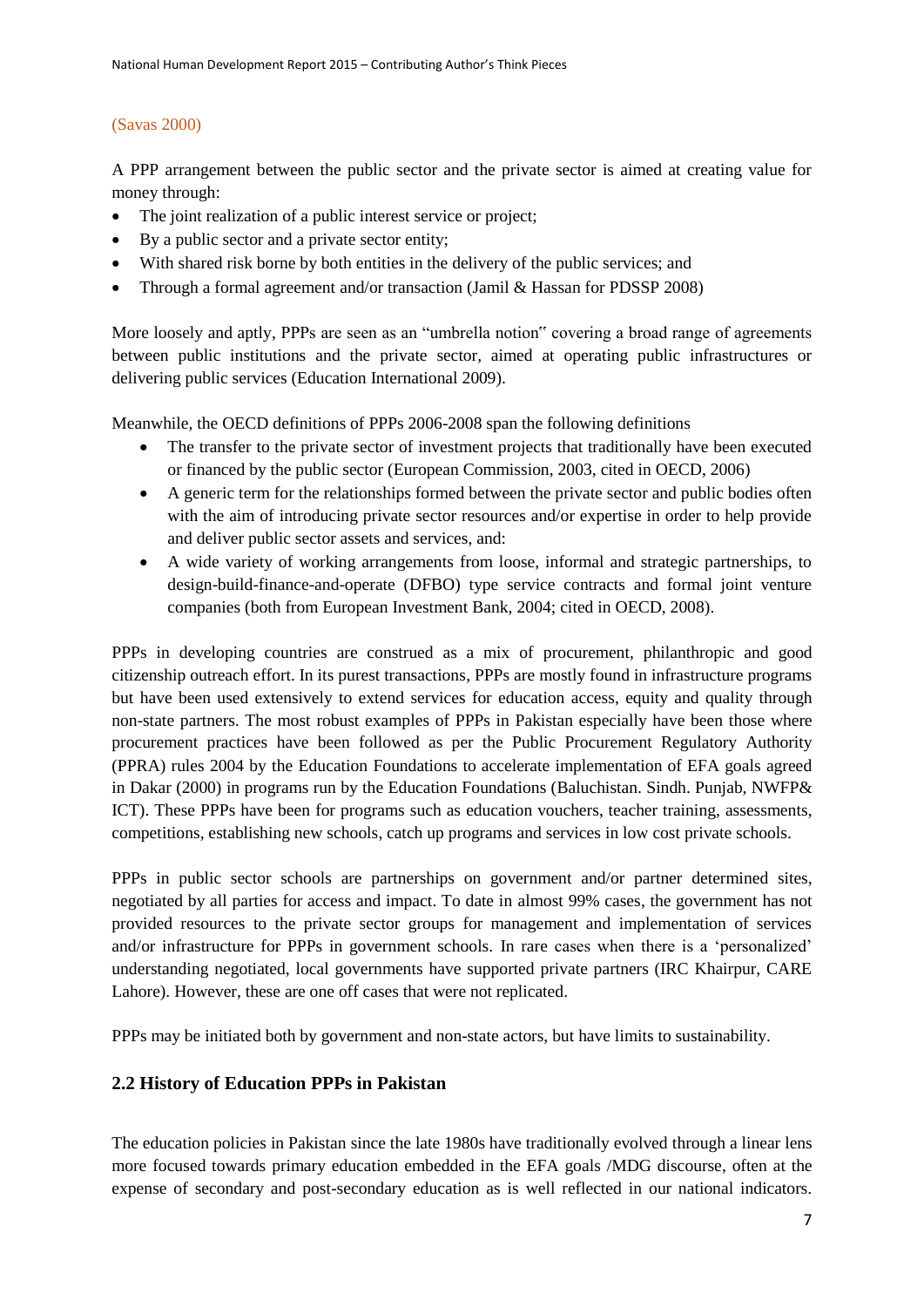The Task Force on Education Sector Reforms established in 1999, to implement the National Education Policy (NEP) 1998 under the quasi-military government, agreed to split their mandate into two clear strands viz. a) Education Sector Reforms Action Plan 2001-2005/6 (MoE 2002) up to secondary level focused on access, quality, equity and innovations and, b) Improvement of Higher Education that subsequently established the Higher Education Commission (HEC) to double enrolment at tertiary level from 2.6% to 5% by 2006/7. The focus was on implementation of targets set within a sector wide approach ambitiously designed to shift attention and address the transition gaps. The Ministry of Education in 1999/2000 recognized the rapid mushrooming of private sector providers to over 36,000 schools (FBS 1999) and resolved to create a favorable policy climate for public private partnerships. The PPP guidelines/policy was devised to strategically incentivize partners to help meet the ambitious ESR Action Plan's goals and targets. PPP was seen as an anchor strategy (MoE 2001/2 ; Bano 2009)

Following this formal shift, nascent PPPs that had emerged in the 1990s began to be recognized more openly as part of official state narrative. The government was not to be seen as the sole provider as was perceived during nationalization (1970s), but also as a facilitator, financier and enabler. By the time the National Education Policy 2009 (MoE, 2009) was finalized, PPPs led initiatives were already mainstreamed into the education system of Pakistan under the governance chapter (NEP 2009) with key policy actions.

| <b>Policy Actions for Enhancing Public Private Partnerships- National Education Policy 2009</b> |                                                                                                                                                                                                                                                                                                                    |  |  |  |  |
|-------------------------------------------------------------------------------------------------|--------------------------------------------------------------------------------------------------------------------------------------------------------------------------------------------------------------------------------------------------------------------------------------------------------------------|--|--|--|--|
| <b>Policy Action 1</b>                                                                          | Mapping of information on private sector presence                                                                                                                                                                                                                                                                  |  |  |  |  |
| <b>Policy Action 2</b>                                                                          | Transparent and clear procedures shall be initiated in the education sector to allow<br>utilization of private sector inputs. Systems shall be developed through<br>involvement of all stakeholderskeeping in view Ministry's document "Public<br>Private Partnerships in Pakistan's Education Sector".            |  |  |  |  |
| <b>Policy Action 3</b>                                                                          | Provincial Governments shall encourage private education at the school level as<br>an additional option to those who can afford such educationGovernments shall<br>encourage public sector to draw benefit from the private sector.                                                                                |  |  |  |  |
| <b>Policy Action 4</b>                                                                          | A common curricular framework in general professional education shall be<br>applied to educational institutions in both public and private sector;bring<br>(them) in harmony through common standards and regulatory regimes.                                                                                      |  |  |  |  |
| <b>Policy Action 5</b>                                                                          | Where already a private school exists with additional admission space, the<br>children shall be accommodated through public financing and the public sector<br>shall either be developed in separate vicinity or for different levels; private<br>sector shall be provided permission on a need cum quality basis. |  |  |  |  |
| <b>Policy Action 6</b>                                                                          | The students of Madrassahs shall be brought at par with the students of formal<br>public secondary schools through the introduction of formal subjects.                                                                                                                                                            |  |  |  |  |
| <b>Policy Action 7</b>                                                                          | Regulation of private sector and reinvigoration of regulatory bodies for<br>establishing and regulating private sector institutions.                                                                                                                                                                               |  |  |  |  |
| <b>Policy Action 8</b>                                                                          | Provincial and Area governments to build capacity of the regulators                                                                                                                                                                                                                                                |  |  |  |  |
| <b>Policy Action 9</b>                                                                          | Non-profit educational institutions should be provided tax incentives.                                                                                                                                                                                                                                             |  |  |  |  |
|                                                                                                 |                                                                                                                                                                                                                                                                                                                    |  |  |  |  |

Source: National Education Policy, 2009, p. 26

The NEP 2009 provided comprehensive policy and action space across the sector which needed institutional and legal systems to operationalize the PPP agenda.

### *Education Sector Plans and PPPs 2014-2018*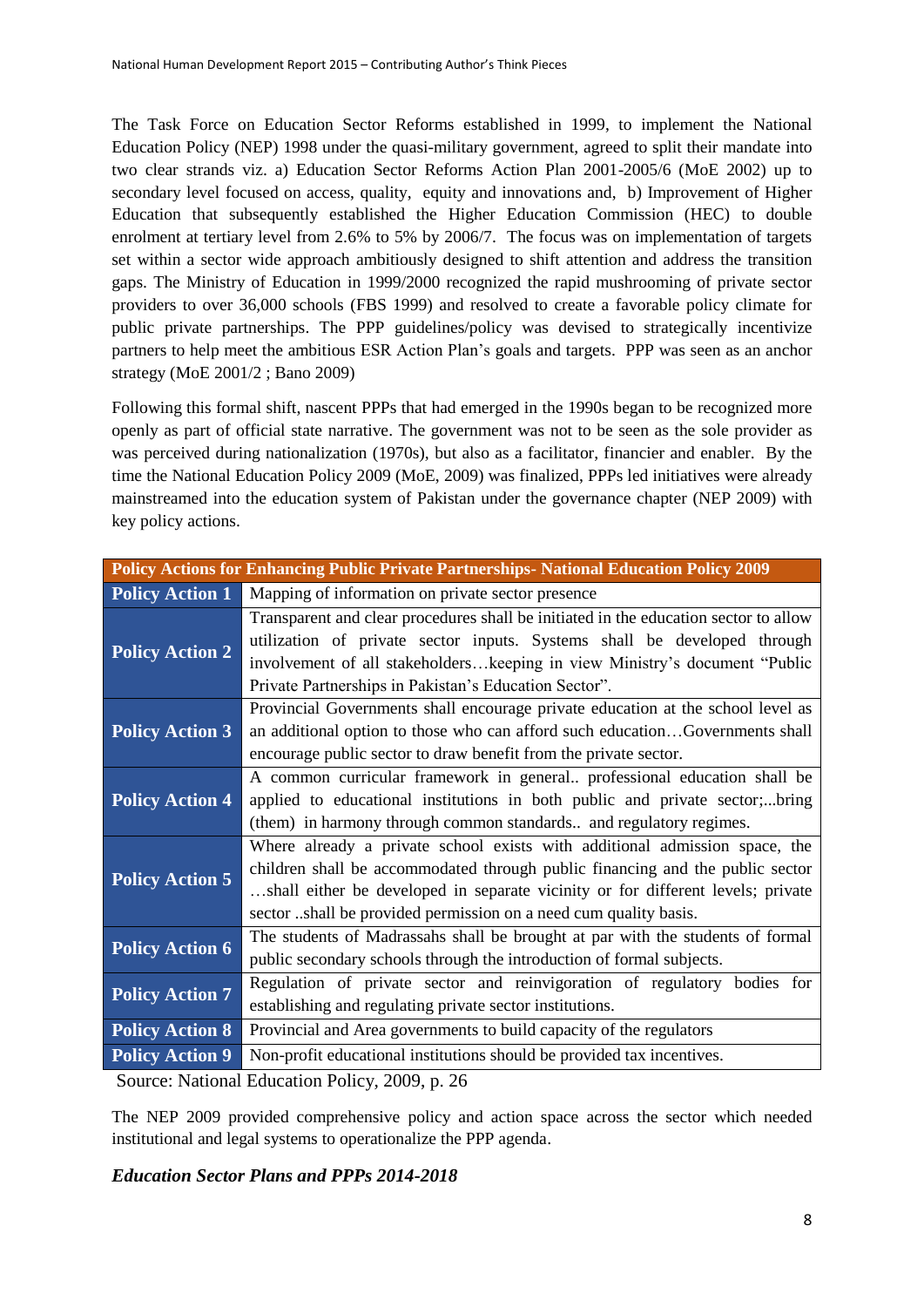The strategic framework of each education sector plan developed in all provinces has integrated strategies of PPPs. The Punjab School Education Sector Plan (PSESP) 2014-18, underscores the need to scale up public private partnerships and to develop minimum uniform standards applicable to all sectors. The Sindh Education Sector Plan (SESP) 2014-2018 goes a step further in creating an expanding space for public private partnerships for improved management and innovations as a cross cutting area across all sub-sectors in all its key components of SESP.

Both Sindh and Punjab have PPP Acts since 2010 with a clear infrastructure bias that needed to be amended for including services upfront as part of the core definitions. The Sindh Public Private Partnership (Amendment) Ordinance 2014 states the key amendments as follows:

2. (I) for clause (x) the following shall be substituted:-

"(x) "Public Private Partnership Agreements" mean and include all arrangements and agreements in writing executed between Government and private party for the purpose of providing public infrastructure, community facilities and related services;";

2. (II) after clause (z) the following new clause shall be inserted: -

"(z-1) "Services" means any of the professional activities concerning imparting of public benefits in publicly owned institution or facility or the objective ancillary thereof; $<sup>1</sup>$ </sup>

This major development provides a legal cover to PPPs, opening possibilities for innovations to be financed by the government for sustainable PPPs.

### <span id="page-8-0"></span>**2.3 Institutional Arrangements for PPPs**

Over the past two decades there have been a range of PPPs that have evolved in education and a majority with youth engagement; some of them have been initiated and /or supported by the government, semi/ and autonomous bodies; CSOs, corporate sector, INGOs and donor agencies. The latter have become more supportive knowing that such initiatives are now part of mainstream sector plans and will help to meet provisions under 25 A or right to education.

The typology of PPPs in education and school improvement includes the following key actors:

• Government

**.** 

- Semi-Autonomous and Autonomous bodies (Ed Foundations; RSPs; PPAF; NCHD)
- Civil Society Organizations often Youth Led and youth mobilized
- Corporate Sector through CSOs/autonomous bodies/ donors/directly
- INGOs and Donors

The areas of engagement that have been particularly youth led are as follows:

<sup>&</sup>lt;sup>1</sup> http://www.lawdepartment.gos.pk/NewsDetail.aspx?NewsID=NID-000167 and notification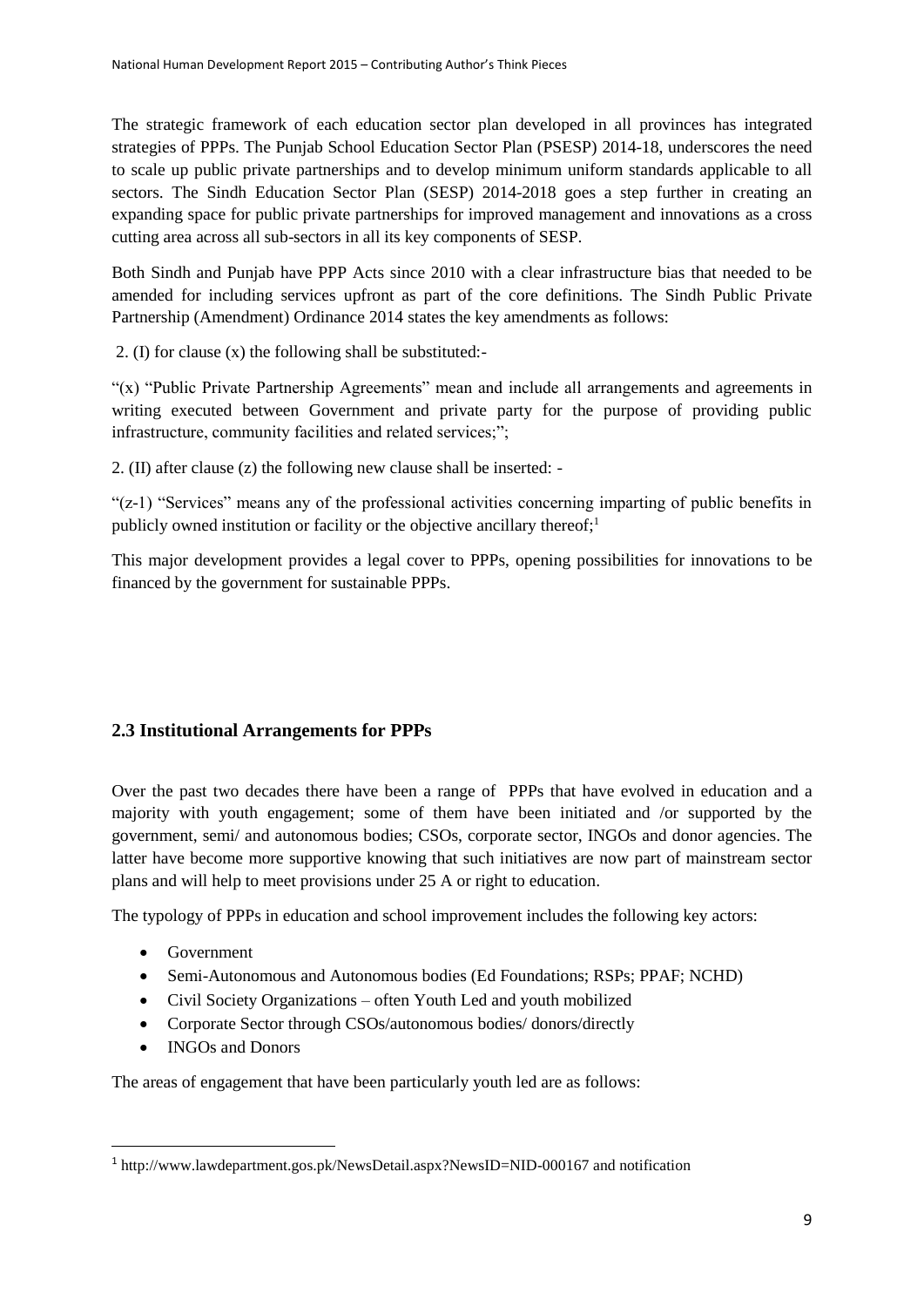

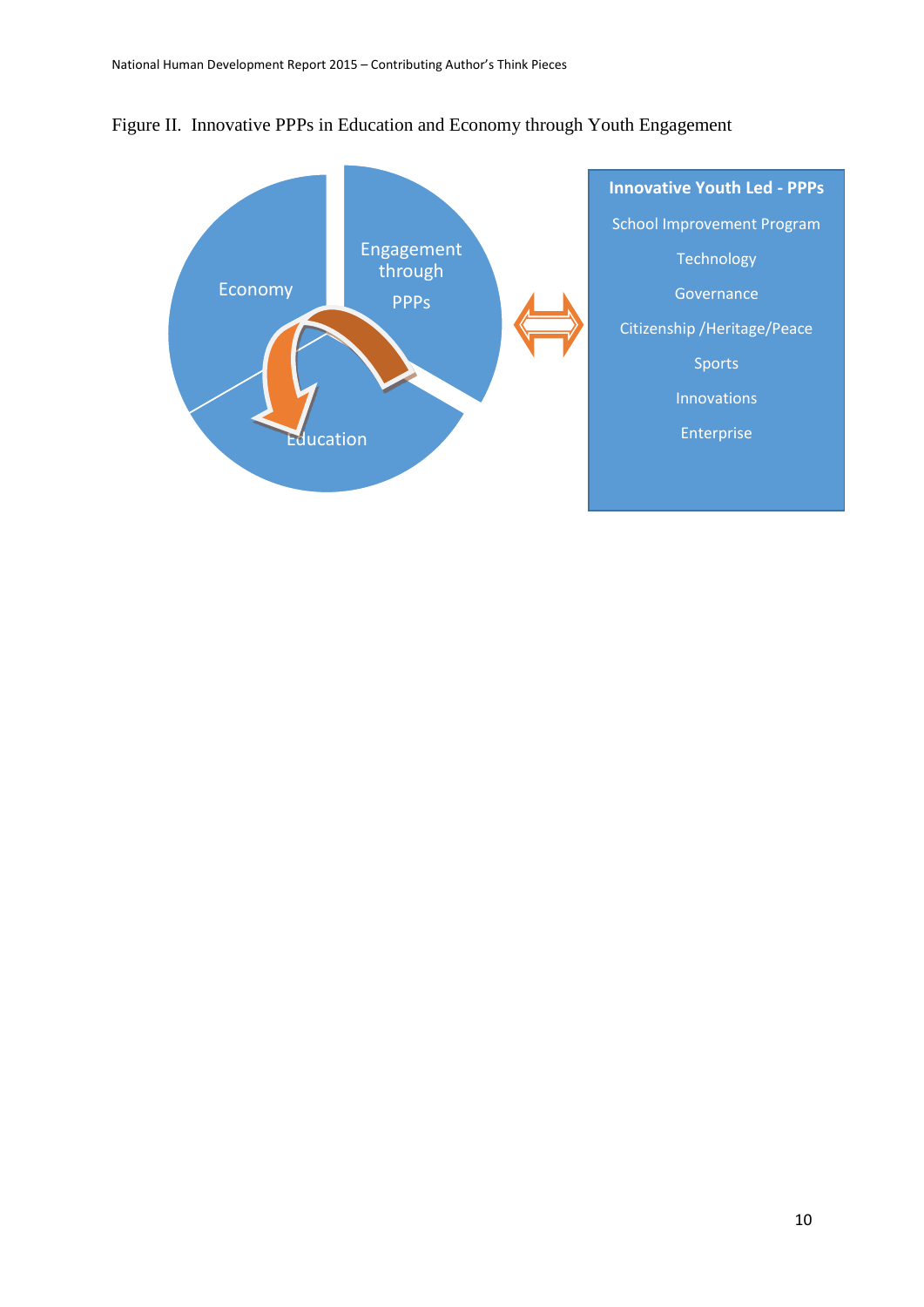Figure II presents a range of intervention/engagement possibilities under PPPs. The evolution of these partnerships straddles the heart of the three major pillars of this report, comprising Education, Economy and Engagement. The engagement in education through partnerships particularly in public sector spaces informs the reconnection of youth to practical experiences in positive and normative citizenship in Pakistan to be sustained in several cases through various attempts to ideate and innovate through successful social enterprise

#### **Chronology of Youth Involvement in PPPs for Education Improvement 1980s – 2015**



The last 15 years have spurred formalization of PPPs in national/provincial policies and frameworks. This has given encouragement to all partners including youth led groups that could create niches of engagement in the public education sector, ranging from intensive small scale work (Teach for Pakistan) to large scale nationwide efforts for learning accountability (ASER) and popularizing technologies in learning (iEARN; Tele taleem; Telenor; interactive radio etc.) . Some of these groups range from large NGOs such as ITA, SCSPEB, CARE Foundation, NRSP and IRC who have been working with models of school improvement primarily in public sector schools; many others have focused on school improvement and ICT based partnerships such as active citizenship in schools; digital learning; citizens' accountability learning initiatives and several incubators supported by ILM Ideas and British Council Active Citizens program; Right to Play; Teach for Pakistan, Aman Sports for transforming learning as a right, enabling children and youth in Pakistan<sup>2</sup> etc.

Many NGOs, INGOs and semi-autonomous bodies have established successful PPP models to improve the education landscape of Pakistan with and through youth population of the country.

1

<sup>2</sup> http://ilm-ideas.com/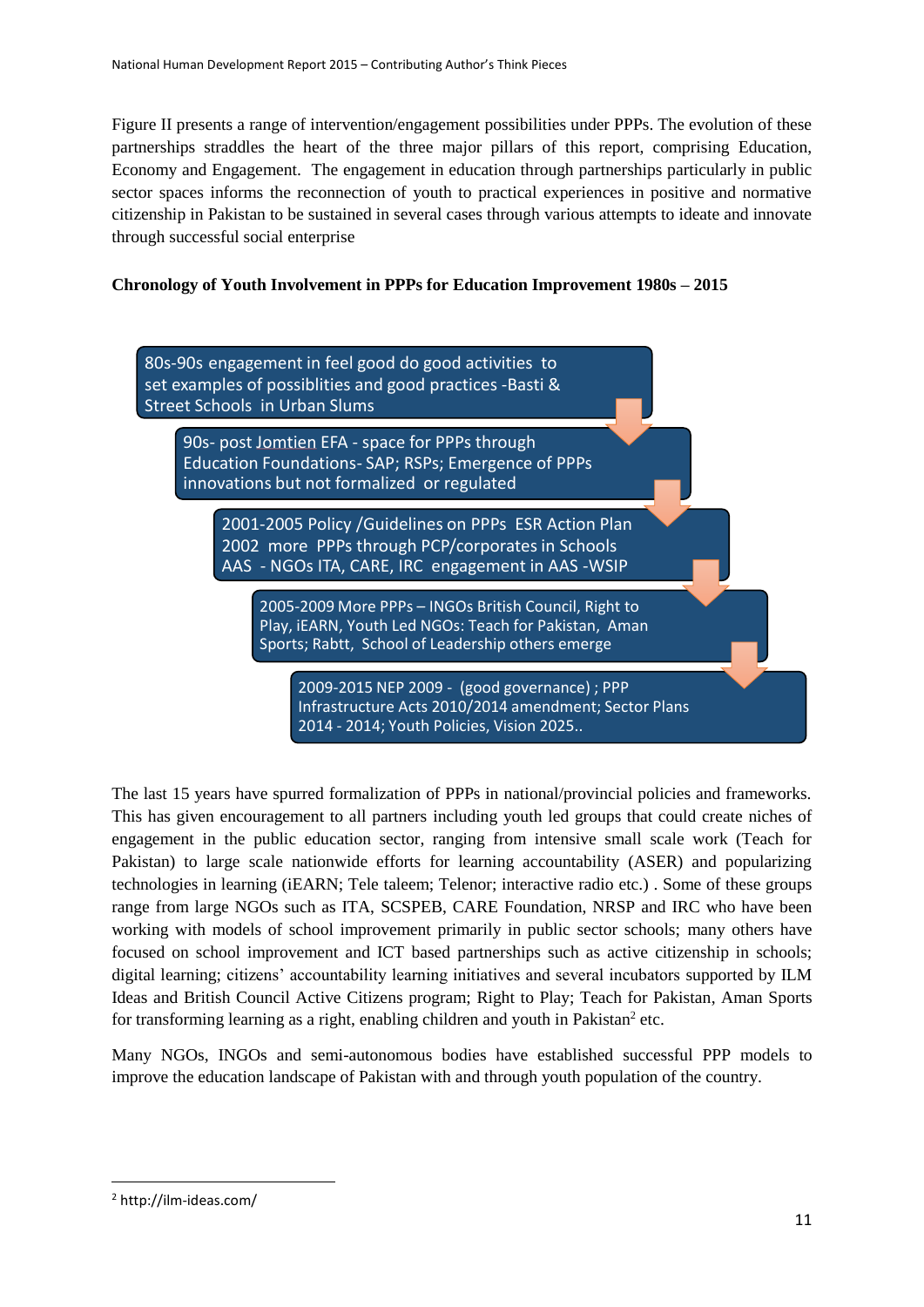# <span id="page-11-0"></span>**3.) YOUTH LED PPPS**

`

### <span id="page-11-1"></span>**3.1 PPP Models Capitalizing on Youth**

Since 2000 successful examples of youth led /engaged PPPs have been growing in number and categories of interventions. These are: whole school improvement programs (WSIP), enrichment or summer schools, sports programs in public sector schools; technology ICT focused initiatives; teacher and leadership training programs in non-elite private and government schools; active citizenship initiatives that combine ICTs/heritage/democratic practices; life skills based education (LSBE); community learning centers in government schools; content supplementary materials development, library/reading outreach; TVET in public sector schools and capacity building for education departments. Some of these may be youth led and mobilized for interventions, whilst others are implemented by mobilizing youth.

The Pakistani youth has become increasingly aspirational as 'change makers' demonstrating that 'change' is possible for human and institutional development, democratic participation in reclaiming fundamental rights and equity through quality education. They have sought and been mobilized for active engagement in multiple education spaces.

In spite of mixed narratives on 'open or closed' society, conflict, radicalization and shrinking space for progressive ideas, the two general elections (2008, 2013) have produced a proactive youth profile as a valuable democratic constituency.

The three concurrent narratives of a perforated education system that excludes many, fractured citizenship and crises of governance and participation have largely informed youth led PPPs in education. The resultant PPPs have been innovative, leveraging unique forms of energy for creating social capital, promising trends as active citizens, young leaders, practitioners in interactive learning and social mobilization at multiple levels. They have worked on the ground, with evidence and energy, mobilizing schools, universities, teachers and students to help transform classrooms, institutions, attitudes, approaches to learning and mind sets.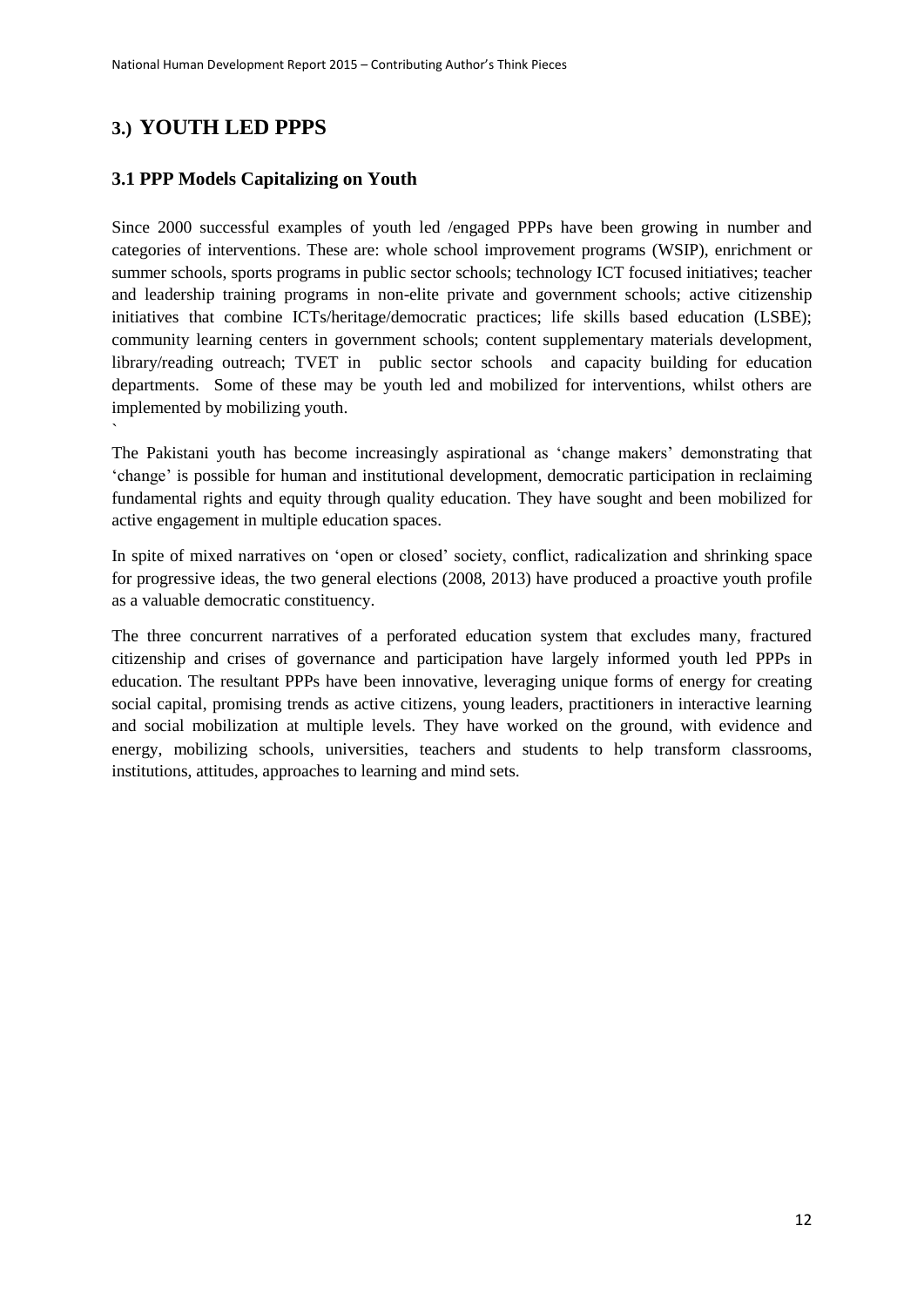### **Figure: 3 –PPPs addressing the three Narratives in Education-Expand Spaces for Education Opportunities, Create Citizenship, Identity and Participatory Governance**



Youth engagement programs through PPPs are characterized by multiple interventions. Each program has a formal MoU with public sector targeting access, equity, quality and governance. However, the PPPs with education departments are mostly one sided formal arrangements, allowing access to test innovations in public sector schools, but where finances are mobilized only from the private partner for the initiatives they wish to undertake. The only exception has been the six Education Foundations in Pakistan, which may be termed as true PPPs. In such types of PPP models; resources, risks and outcomes are shared in a cost effective manner through formal procurement, following PPRA rules, to mobilize partners formally. These partnerships ensure better outcomes at lower costs than those incurred by the government.

## <span id="page-12-0"></span>**4.) PPP TYPOLOGIES ENGAGING YOUTH**

| Govt./Low       | Cost     | <b>Interventions</b>                | Institutions mobilizing Youth for        |
|-----------------|----------|-------------------------------------|------------------------------------------|
| <b>Private</b>  | Schools/ |                                     | <b>Lead Interventions</b>                |
| <b>Colleges</b> |          |                                     |                                          |
| Whole           | School   | School<br>Culture;<br>Changing      | Teach For Pakistan;                      |
| Improvement     |          | mentoring; teacher training, para   | (ITA)<br>Idara-e-Taleem-o-Aagahi         |
| Programs (WSIP) |          | learning<br>materials.<br>teachers: | <b>CARE Foundation, Tareen Education</b> |
|                 |          | libraries; leadership for change;   | Foundation; Indus Resource Centre        |
|                 |          | enrichment programs; attitudes and  | (IRC); Sindh Education Foundation        |
|                 |          | practices; infrastructure           | and partners; Rural Support Programs     |
|                 |          |                                     | Society for Community<br>$(RSPs)$ :      |
|                 |          | Level: ECE, Primary, Middle<br>to   | Strengthening<br>and Promotion of        |
|                 |          | Secondary education                 | (SCSPEB); Alif Laila<br>Education        |
|                 |          |                                     | Book Bus Society ALBBS - Karachi         |
|                 |          |                                     | $\sim$                                   |

<span id="page-12-1"></span>Below provides a summary of typologies of PPPs engaging youth: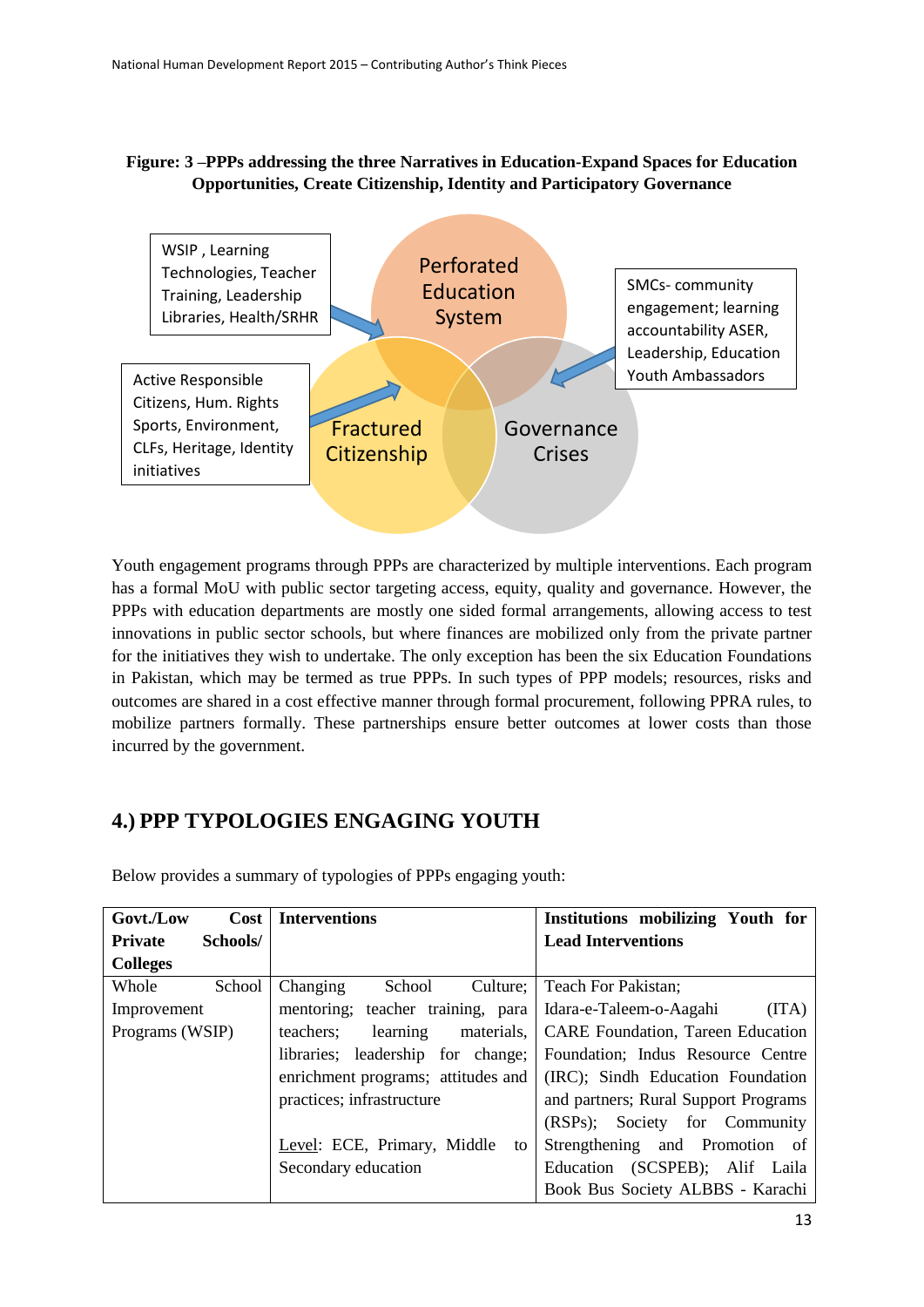|                                |                                           | School of leadership (KSOL)           |
|--------------------------------|-------------------------------------------|---------------------------------------|
| <b>Technologies</b><br>for     | Lesson plans; teacher training,           | All of the above and Ilm on Wheels;   |
| learning                       | online, project based and blended         | Telenor Youth outreach for Khan       |
|                                | learning;<br>student<br>exchange          | Academy; British Council ; iEARN -    |
|                                | programs-<br>tech based-<br>taleemi       | Ilm Ideas partners                    |
|                                | melas/education festivals                 |                                       |
|                                |                                           |                                       |
|                                | Level: Primary- Secondary                 |                                       |
|                                |                                           |                                       |
| Citizenship                    | Active Citizens, Engaging with            | Rabtt; Citizens Archives of Pakistan  |
| /Heritage/<br>Peace,           | local contexts and heritage, human        | (CAP); Council through partners -     |
| <b>Human Rights</b>            | rights; peace, tolerance and youth        | CAYAAD, Democratic Citizens for       |
|                                | mobilization                              | Development<br>Human<br>(DCHD)        |
|                                |                                           | <b>BARGAD</b>                         |
|                                | Level: Schools/Universities<br>both       |                                       |
|                                | public and private                        |                                       |
| <b>Environment</b>             | Understanding<br>environmental            | UNILEVER - lifesaver                  |
| /Health and Hygiene            | preservation;<br>hand<br>washing;         | Rutgers WPF; many local/national      |
| <b>Sexual</b><br>and           | latrines; sexual and reproductive         | NGO partners with a youth focus       |
| Reproductive                   | health rights                             |                                       |
| <b>Rights</b><br><b>Health</b> |                                           |                                       |
| (SRHR)                         | Level: Primary & Secondary                |                                       |
| <b>Sports, Play</b>            | Sports activities; mentorship<br>life     | Right to Play; AMAN Sports, British   |
|                                | skills                                    | Council "Dosti" and its partners;     |
| Teachers'                      |                                           | Children's & Teachers' Literature     |
| Literature/Children            | 15 strands on creativity;                 | Festival (CLF/TLF)                    |
| 's Festivals                   | Outreach tours                            | Bargad; I am Karachi                  |
|                                | Level: ECE to Tertiary level              |                                       |
| Governance<br>and              | based<br>SMCs, evidence<br>school         | National<br>ITA,<br>Commission<br>for |
| accountability                 | improvement; policy influence             | Human Development; DCHD, IRC,         |
|                                | learning<br><b>ASER</b><br>accountability | SEF;<br>NRSP;<br>Leadership<br>for    |
|                                | and Education Youth<br>initiative         | Environment<br>and<br>Development     |
|                                | Ambassadors working with schools          | (LEAD)                                |
|                                | Level: ECE- to High School                |                                       |
|                                |                                           |                                       |

Selected profiles/ success stories are shared below describing the work undertaken by youth driven PPPs in the education sector creating impressive impact on communities, children, youth and key education indicators in defined geographies and entities. Some may have global affiliations to worldwide initiatives whilst others may be indigenously crafted. These programs offer tremendous potential for large scale PPPs that can only be sustained through government effort and two way partnerships with resource sharing.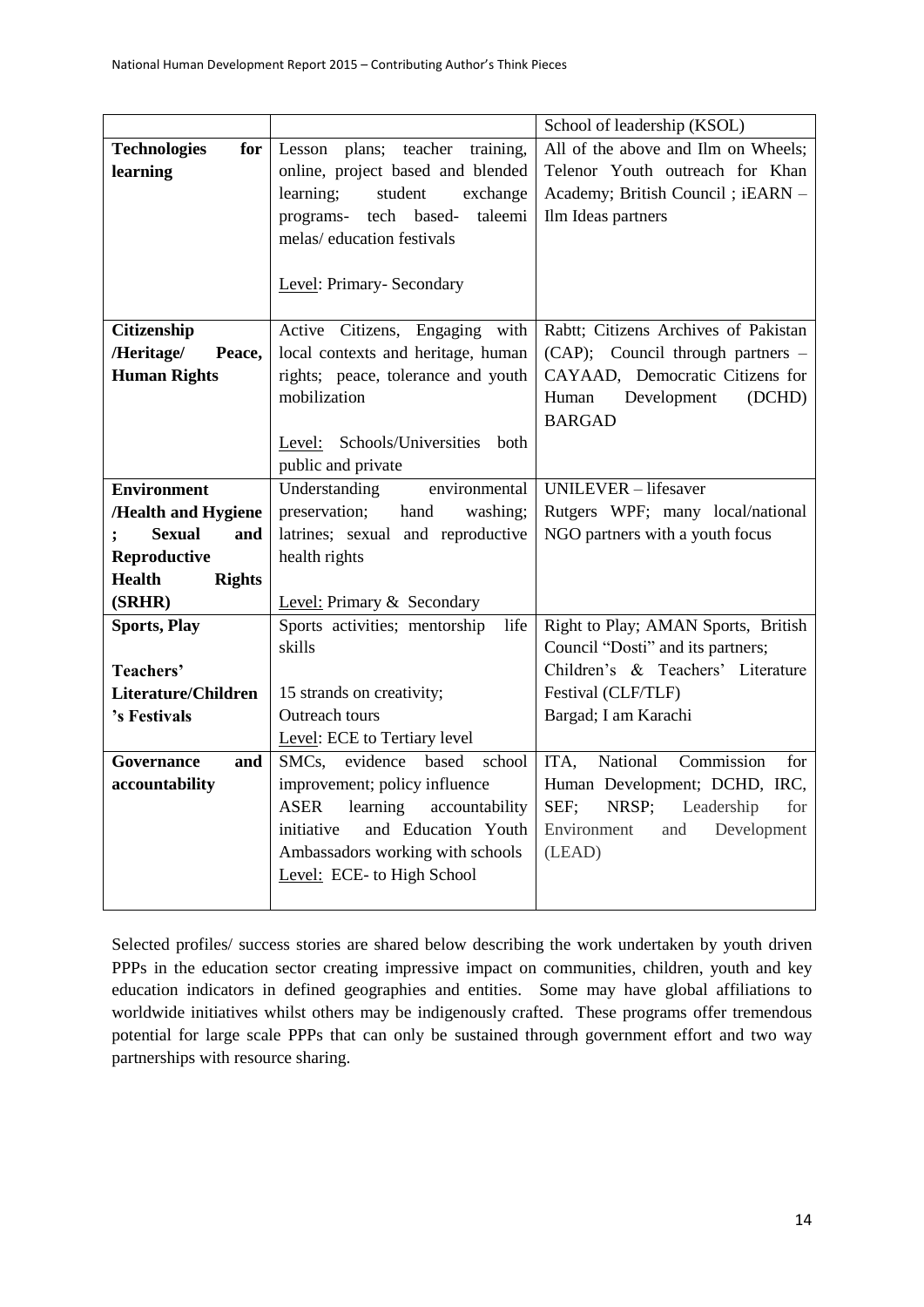### <span id="page-14-0"></span>**4.1 Genre I: Whole School Improvement Programs (WSIP)**

### *Quality for Equity*

Emanating from a concern that every child deserves quality education as an entitlement, Teach for Pakistan (www.iteachforpakistan.org/) is a unique global and local movement targeting outstanding fresh university graduates who commit to two years to transform academic outcomes and life paths of students in mostly government and private under-resourced schools. TfP began in Pakistan in 2009. It crafts "Fellows" out of graduates from the best universities in Pakistan and abroad. They are placed for two years in low performing schools. The two-year placement as a Fellow in a school through an intensive hands on approach creates many young leaders in the schools and also catapults them into lifelong leaders for educational equity. To date, 49 Alumni have completed the Fellowship, and 71 current Fellows are impacting over 7000 students as multipliers in 28 public and private schools in Karachi and Lahore. The fellows become creators of unique and inspired social capital generating pathways for, changing attitudes, culture of schools, human resource development and social enterprise.

Zohra Nasir a TfP fellow and recent alumni in a govt. school in Karachi writes:

*"We, as individuals need to take charge of the change we want to see…During my time with Teach for Pakistan I had the chance to work with a number of people who believed what we were seeing all around us was wrong, and that we were the ones who could change it…We got into the classrooms and out into the communities, connecting with students, families, and educators and attempting to the best of our abilities to give the students an education worth their potential…Despite the odds, we saw massive changes in two short years…. Change is possible, and if we take ownership of it, it's probable. And that's when we'll be able to say, "That won't happen. Not to this girl."*

Alumni of TFP become sought after students, employees and citizens at renowned institutions in Pakistan and abroad.

### *Win-Win Models of Change*

Organizations such as Idara-e-Taleem-o-Aagahi (ITA), CARE Foundation, Indus Resource Centre (IRC) Tareen Foundation; Pakistan Education Network (PEN), National Rural Support Program (NRSP), Alif Laila Book Bus Society (ALBBS) have focused on transforming public sector schools through a whole school improvement program (WSIP), mobilizing youth for implementation. The programs engage in rigorous four to six step improvement models from: "assessment, to mobilization to implementation of change, sustained change over time and exit". These partnerships are specifically undertaken through a formal PPP MOU vetted by the law department of the government, or through the Sindh Education Foundation (SEF) in the case of Sindh. SEF pioneered the 'adopt a school' program in 1997 as a call to citizens' action for improving run down government schools. The outreach to schools is undertaken through young teams who rigorously undertake school assessments/baselines that can be tracked through a series of interventions (soft and hard). SIP is a win-win program in terms of access and quality; enrolment metrics to curb drop out, repeaters leading to improved learning and facilities and provision of additional staff to offset shortages. Youth engaged in school transformation learn the power of working at grass roots level, generate evidence and effect change.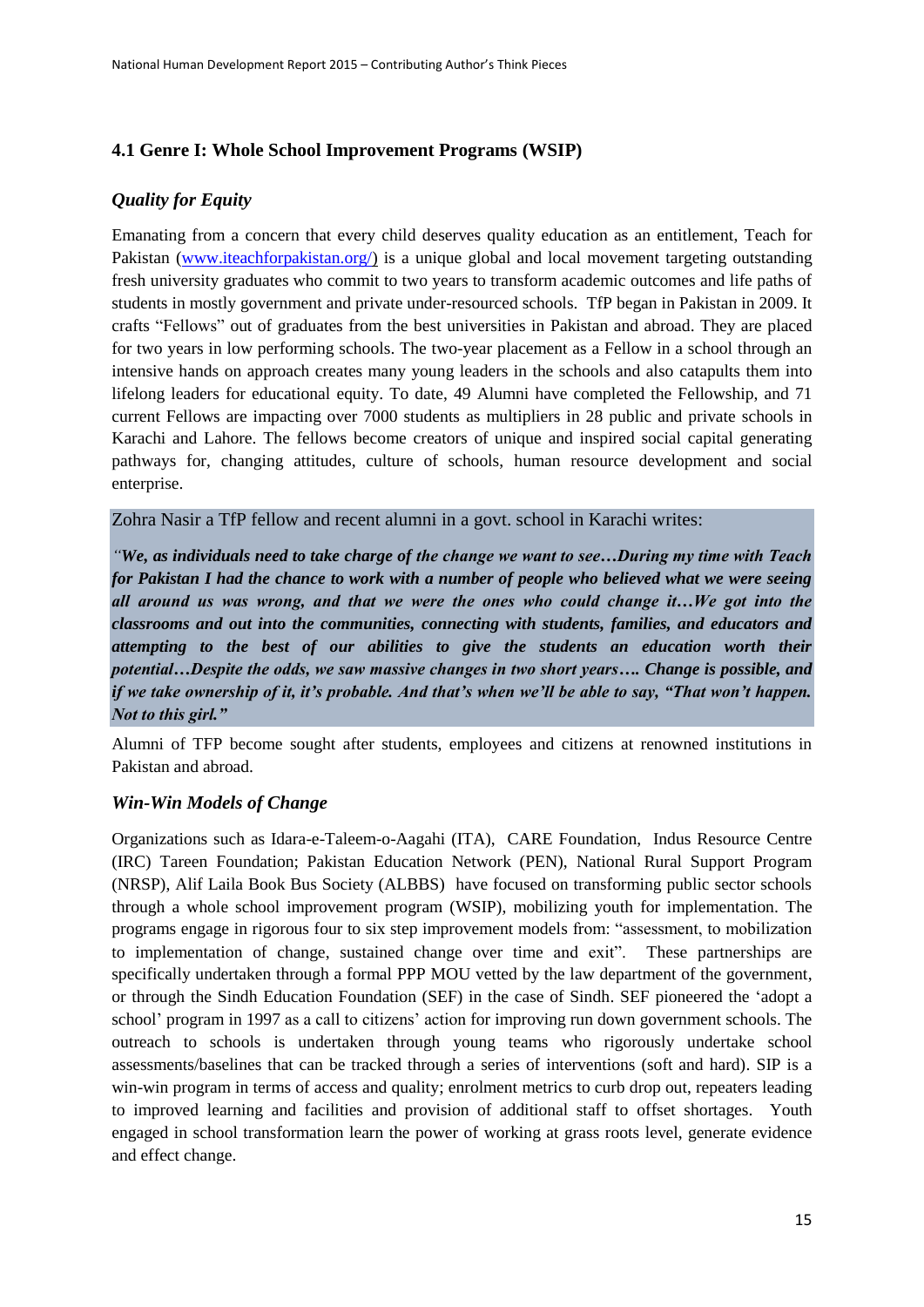The British Council led a pioneering series of studies called the "next generation series 2009; 2013 and 2014', profiling youth and its myriad challenges in Pakistan. This engagement has crafted and informed ongoing and new innovative programs in school improvement, active citizenship, school to school links and social action program (SAP) through local institutions with a heavy youth profile. The program has generated support for over 30 youth led partner organizations across 80 districts, such as College of Youth Activism and Development (CYAAD), Karachi School of Leadership (KSOL); Trust for Development Services and Practices (IDSP); Sudhaar; YES Pakistan; etc.

### <span id="page-15-0"></span>**4.2 Genre II: Enabling Technologies for Learning and Social Capital**

This genre of PPPs was started by youth led organizations since 1999-2000 who boldly set forth to initiate enabling learning technologies for students and teachers. As public sector was keen to integrate ICTs in schools but with little skill, it supported such initiatives. The Society for International Education (SIE) as a non-profit NGO linked through global partnerships to successfully implementing ICT based educational programs for students and teachers in public and private schools. SIE integrated 21<sup>st</sup> century technologies, and best practices in K-12 educational programs through the International Education and Resource Network-iEARN and Youth Engagement Services – YES Network<sup>3</sup>, project based learning is the key method for investigating issues and creating social impact at personal and collective levels through online collaborative projects spanning media and technology, culture, journalism and photojournalism. Both iEARN and YES Network have introduced and institutionalized concepts of youth service, learning and youth social entrepreneurship in the country. To date over 200,000 youth have been mobilized in over 1000 schools and teachers across Pakistan.

Teletaleem is another venture in ICTs that seeks to empower schools/students and faculty through digital media and ICTs. Ilm on Wheels<sup>4</sup> is an initiative by TeleTaleem, as a social enterprise for innovative learning solutions. TeleTaleem is leveraging Advanced Learning Technologies and crowd sourced assessment systems to improve quality of education for children and teachers alike. Using a mobile satellite-enabled Van to provide ICT enabled learning services for teachers, students and their assessment. The mobile Van, or *School Garee* delivers exciting and engaging learning practices and content not previously available to students and youth. It is engaged in tracking and supporting learning in specific subject areas for both public and private schools. TeleTaleem's initiatives including T2 School is an e-outreach program working in large number of public sector schools, led by young teams across Pakistan, including Gilgit-Baltistan.

"My experience of using wiki assessment system was good. I am a regular user of internet so system usage was not difficult for me. Question making was straight forward. .. The System is very useful and should be implemented on larger scale." Bakht Zamaan, Primary School Teacher, Government Primary School ASC, Nowshera Cantt<sup>5</sup>.

Connecting Classrooms is a global education initiative developed by the British Council that helps young students learn about global issues. It has penetrated public sector schools with the help of youth led CSOs to undertake "joint curriculum projects, developing skills in teamwork, critical thinking, and acquiring a global outlook". "Schools Online" provides a web space and online support for schools to link with other schools from across the world and undertake 1-year long equitable partnership with other schools, which involve exchange visits. The program has increased young students' engagement

**.** 

<sup>3</sup> <http://www.yesnetworkpakistan.org/>

<sup>4</sup> [http://www.teletaleem.com/ilm\\_on\\_wheels.php](http://www.teletaleem.com/ilm_on_wheels.php)

<sup>5</sup> Retrieved from http://www.teletaleem.com/case\_studies.php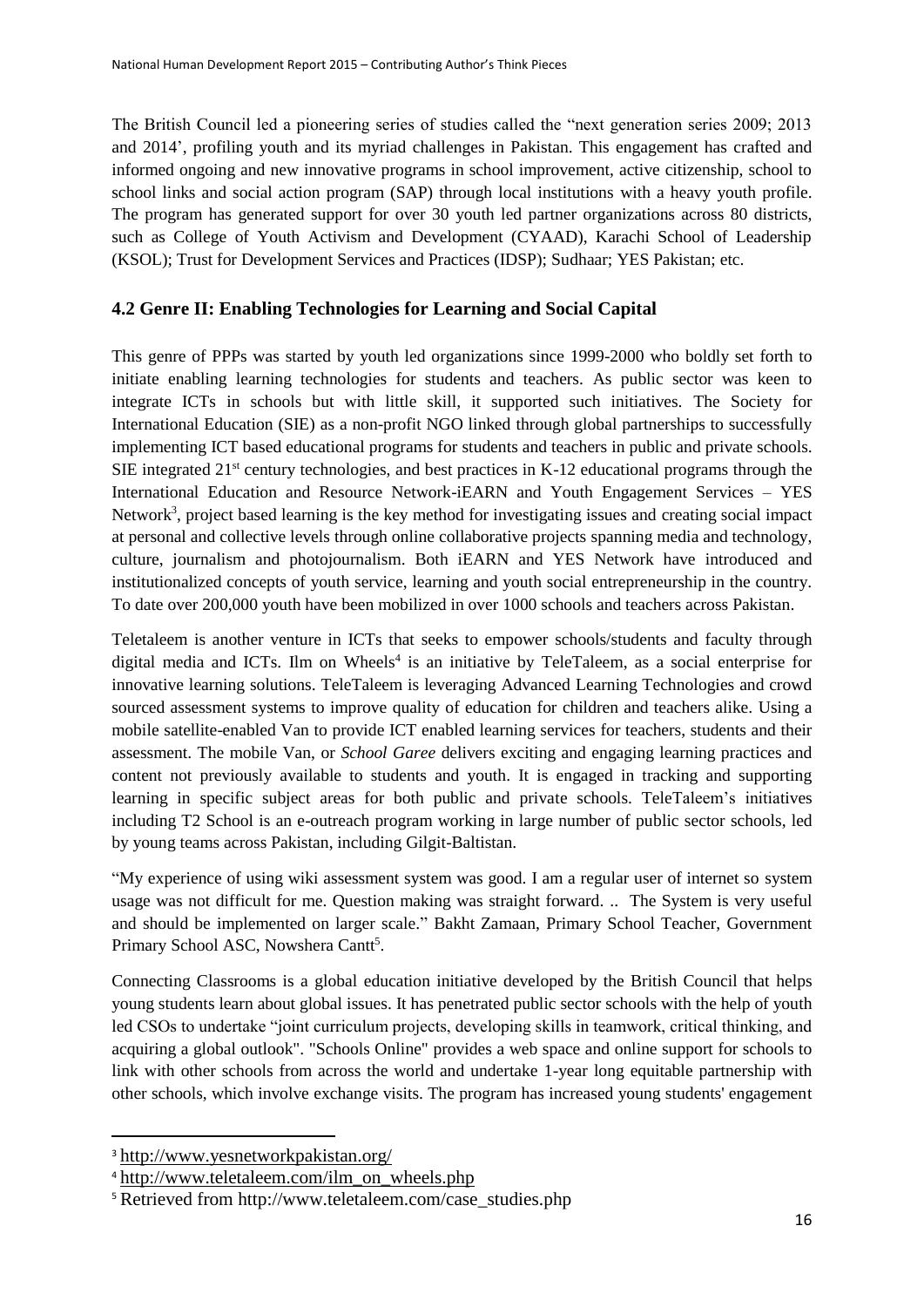in their learning about curriculum subjects and other societies, equipping students for career advancement and facilitating responsible citizenship<sup>6</sup>.

Linked to the Active Citizens program of the British Council, connecting classrooms since 2006 has reached out to students and teachers with peers in the UK and 50 other countries throughout Africa, Asia and the America. The main areas of focus is partnerships, teaching improvement for the  $21<sup>st</sup>$ century; policy engagement and leadership. 7

Although not necessarily youth led but the INTEL/Microsoft collaboration from 2002-2014 with public sector schools have trained over 200,000 young and old teachers (middle/secondary) in IT skills and project based learning. This is a good base to build on.

### <span id="page-16-0"></span>**4.3 Genre III: Leadership, Citizenship and Heritage**

To address fractured citizenship, sluggish notions of heritage and identity, several programs have taken upon themselves to create leaders who will embrace change and the need for reclaiming responsible citizenship. These organizations have reached out to government and low cost private schools.

Active Citizens program of the British Council "links civil society, community leaders and youth networks in Pakistan and abroad to deepen trust and understanding within and between communities." The program supports capacity building, youth led IT enabled social action projects, policy dialogues with development networks both international and national. The program has generated support for over 30 youth led organizations such as College of Youth Activism and Development (CYAAD), Karachi School of Leadership (KSOL); Trust for Development Services and Practices (IDSP); Sudhaar; YES Pakistan; etc.

Rabtt Development Organization<sup>8</sup> began as an indigenous response to challenges of citizenship and failed education systems led by youth who seek to find creative outlets for self-expression, independent thinking. The focus of Rabtt is to bring together students and mentors across all classes of society to explore future possibilities. Rabtt works through a 'volunteerism' concept for a year-long engagement with government and low cost /non elite schools. It explores possibilities for the future. Students are trained as young leaders, who can engage in public speaking, educational trips, activity based learning and citizenship workshops.

Meanwhile, the Karachi School of Leadership (KSoL-sol.edu.pk/) provides a creative platform for young individuals and public sector principals/leaders to discover and utilize their capabilities. The KSOL develops leadership skills in young adults, and also strengthens capacity of education and enterprise to become more effective and inspiring. *Nucleus*<sup>9</sup> and *Karachi Youth Support Network*<sup>10</sup> *(KYSN)* are the two most popular initiatives by KSol through which it complements mainstream education by offering young students personal and professional development programs.

**.** 

<sup>6</sup> See more at:

http://www.educationinnovations.org/program/connecting-classrooms-school-

partnerships#sthash.puxUEFay.dpuf

<sup>7</sup> [http://schoolsonline.britishcouncil.org](http://schoolsonline.britishcouncil.org/)

<sup>8</sup> http://rabtt.org/home/work/project-3/

<sup>9</sup> See more at http://sol.edu.pk/portfolio/nucleus/

<sup>10</sup> See more at<http://sol.edu.pk/portfolio/karachi-youth-support-network/>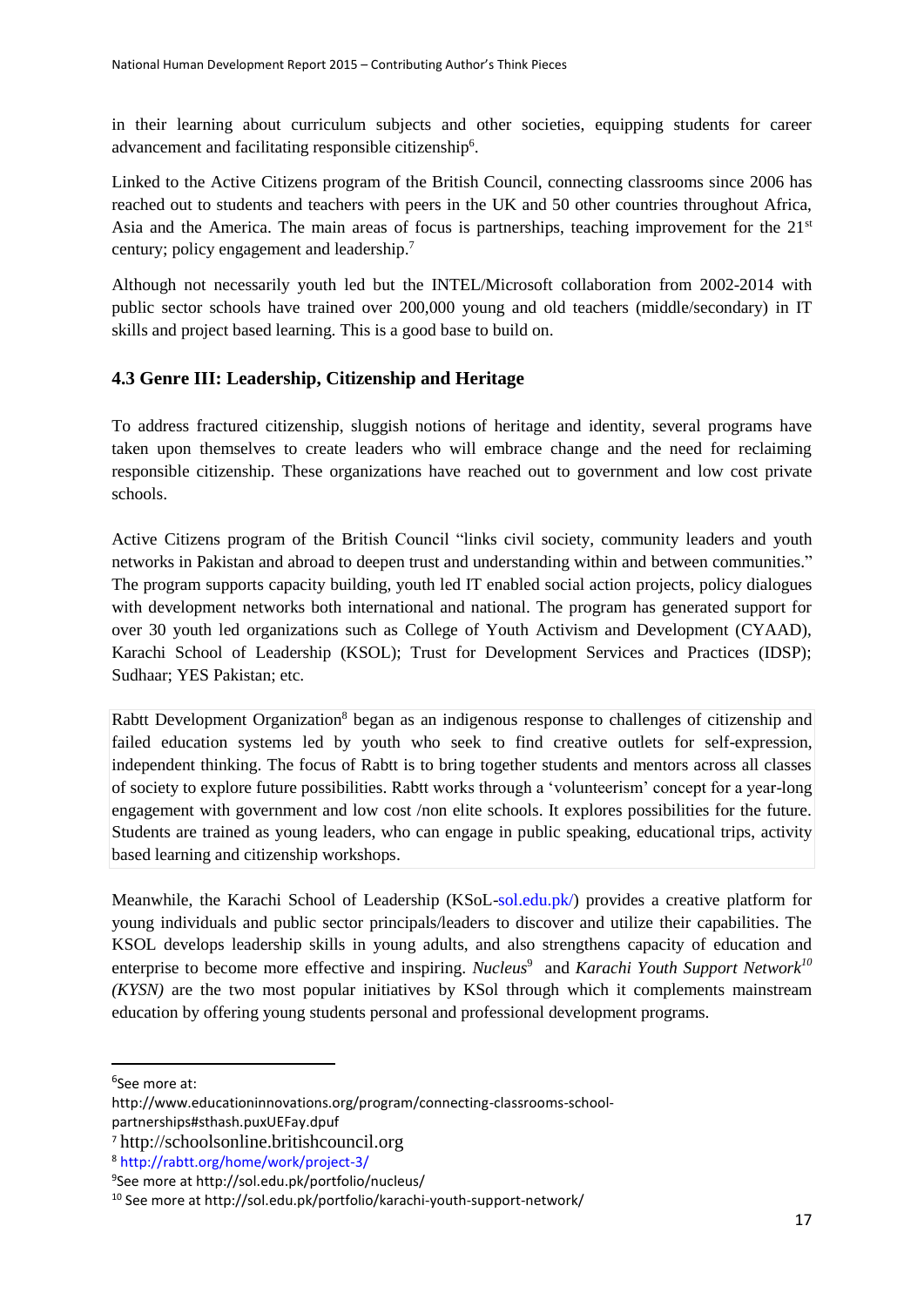Citizens Archives of Pakistan (CAP) is a youth led NGO, focused on cultural and historic preservation, seeking to create awareness about the nation's history and heritage. CAP undertakes workshop sessions in government schools as dialogues on national identity as well as support to educational programs, developing educational products and testimonies.

BARGAD is a large youth led and youth focused organization working for youth development in Pakistan at college and tertiary level. With a vast volunteer base, BARGAD's projects have been collaborated by more than 54 public and private universities. Headquartered in Gujranwala, it has organized and hosted the University Vice Chancellors' conference at the national level and has been instrumental in finalizing Youth Policies at the national and provincial levels.

### <span id="page-17-0"></span>**4.4 Genre IV: Environment, Health and Hygiene /SRHR**

Corporates, INGOs and other institutions in collaboration with CSOs have been leading this effort in health and environment. Under Unilever's Lifesaver program each year almost 1500-3000 schools are mobilized equally from government and private sectors to spread the key messages for health and hygiene through the 'lifesaver' program, through ITA and other organizations. In Punjab, where posts of health and nutrition supervisors have been created by the health department to undertake a school health program, in rural areas, these PPPs are seen to be very useful for reinforcing key messages. Other more critical but controversial programs such as sexual and reproductive health rights (SRHR) are only just beginning to be launched in public sector schools through PPPs led by CSOs. Both programs are youth led and implemented across Pakistan.

#### <span id="page-17-1"></span>**4.5 Genre V: Sports and Children's Literature Festivals (CLFs)**

Improving schools, reclaiming identities and history requires motivation and confidence to express and learn through multiple outlets. Recognizing the marginalization of sports in public and even private schools, organizations such as Right to Play, Aman Sports and the British Council 'dosti' /friendship have become active in primary and secondary schools by providing opportunities for play and sports as essential learning, healing and transformative. These programs go beyond play, encouraging behavior and attitudinal change. The activities are designed to extend to life skills, counselling, health, hygiene and functioning, teaching as fun and play for peace, tolerance and respecting diversity.

Both Aman Sports<sup>11</sup> and the British Council use national and local resources as well as expertise beyond Pakistan to build capacity of partners and participants in integrated development. Dosti enjoys "extensive patronage from the Government of Sindh's Departments of Sports, Education and Youth. Law Enforcing agencies like the Home Department, City Police, City Administration (Commissioner), Citizens-Police Liaison Committee, Committee for Monitoring and Improvement of Schools and the Federation of Pakistan Chambers of Commerce and Industry. Sports for excellence and peace are also integrated in Dosti working with many partners associated with the program.

The Children's Literature Festival (CLF) began in 2011 in collaboration with many partners and Open Societies Foundation (OSF) through formal MOUs with public sector institutions for hosting 2-3 days festivals. In three years 15 festivals have been held across all provinces and selected districts across Pakistan with over 300,000 children (3-18) attending CLFs as an 'equalizer'. Founded by Idara-e-

 $\overline{\phantom{a}}$ 

<sup>11</sup> <http://www.theamanfoundation.org/education/amansports/>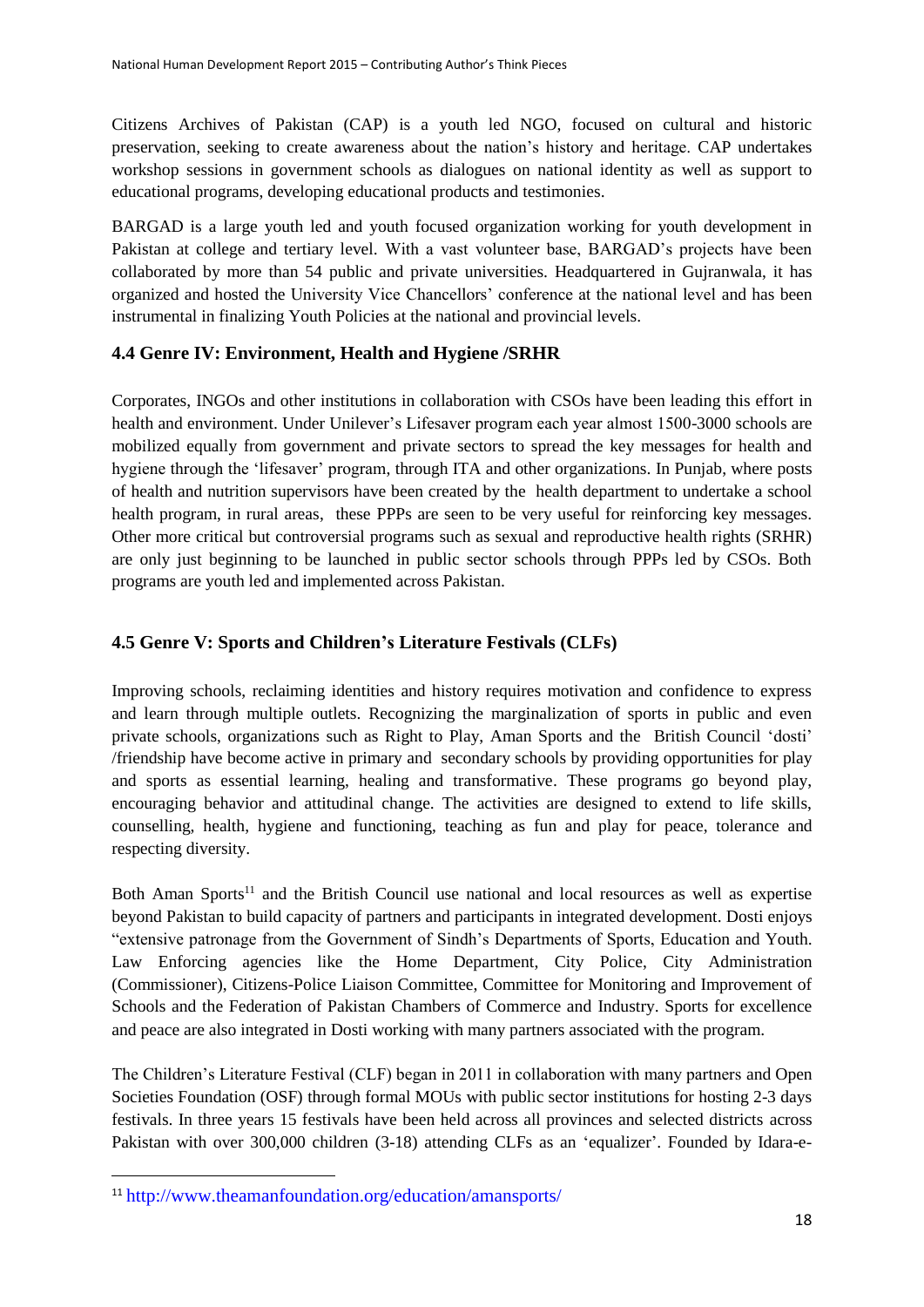Taleem-O-Aagahi (ITA), CLF is now cited as a social movement to transform low learning levels, obsession with textbooks and tests and oppressive school cultures.

### <span id="page-18-0"></span>**4.6 Genre IV: Education Governance, Right to Education and Learning Accountability Initiatives**

Education governance is one of the greatest and most urgent challenges in Pakistan. Whilst the government has been taking some measures to address this dimension through empowering School Management Committees (SMCs), bi-monthly stocktaking (Punjab), sharing information through websites etc. The citizens of the country have gone a step ahead to engage with accountability and transparency. Two examples of youth-led activism for governance are shared below.

The Annual Status of Education Report (ASER) Pakistan has been released each year since 2009/10 completed by the zealous teams in 16 weeks from the date of survey to the launch of the national report. It is the largest nationwide citizen-led accountability initiative on children's learning aged 5-16 years. 10,000 volunteers, of which almost 90% comprise youth, collect and disseminate ASER data on learning levels across Pakistan. Although it is not a formal PPP as yet, it takes on board public sector teams inclusively from tool making to dissemination as a consultative process. The ASER report generates knowledge and action products; national, provincial and district report cards; thematic policy reports; posters; high quality infographics; ASER village baithaks (gatherings); ASER teacher baithaks and now ASER political constituency report cards to generate action. Fiercely independent, it has the potential of being adopted as a powerful governance instrument through a formal PPP.

The energy of ASER has been leveraged to 500 Education Youth Ambassadors (EYAs) program aged 18-29 years of age, from FATA to Sindh.<sup>12</sup> The EYA initiative uses ASER data for the right to education and out of school children debates and action. EYAs generate voices for accountability, skilled in understanding ASER data and toolkits on MDGs/Sustainable Development Goals and themes such as ending child marriages, child labor, ending terrorism etc. EYAs are actively engaged in schools under attack; holding peace jirgas/councils with citizens; opening closed schools in remote areas; environmental education and climate change; demanding evidence based action to arrest falling learning levels by citizens and government and monitoring school facilities and attendance of teachers and students.

ASER and EYA are examples of contemporary education governance fuelled by youth energy, presenting linkages with coalitions, organizations and initiatives, viz. Pakistan Coalition for Education (PCE), Alif Ailaan, ILM Ideas and Child Rights Movement (CRM), BARGAD, Active Citizens, etc.

## <span id="page-18-1"></span>**5.) CHALLENGES & SOLUTIONS**

**.** 

Almost all the initiatives cited above across genres are PPPs that are voluntary, mobilized through philanthropy, corporates and donors and are rarely illustrative of public sector sharing its core resources with the private entity to meet common goals. In this form of PPPs, the interested parties approach the government departments with proposed support areas and a formal MoU is finalized clarifying the duration, purpose, set of interventions, review and a conflict and mitigation or exit

<sup>12</sup> <http://rtepakistan.org/education-youth-ambassadors/>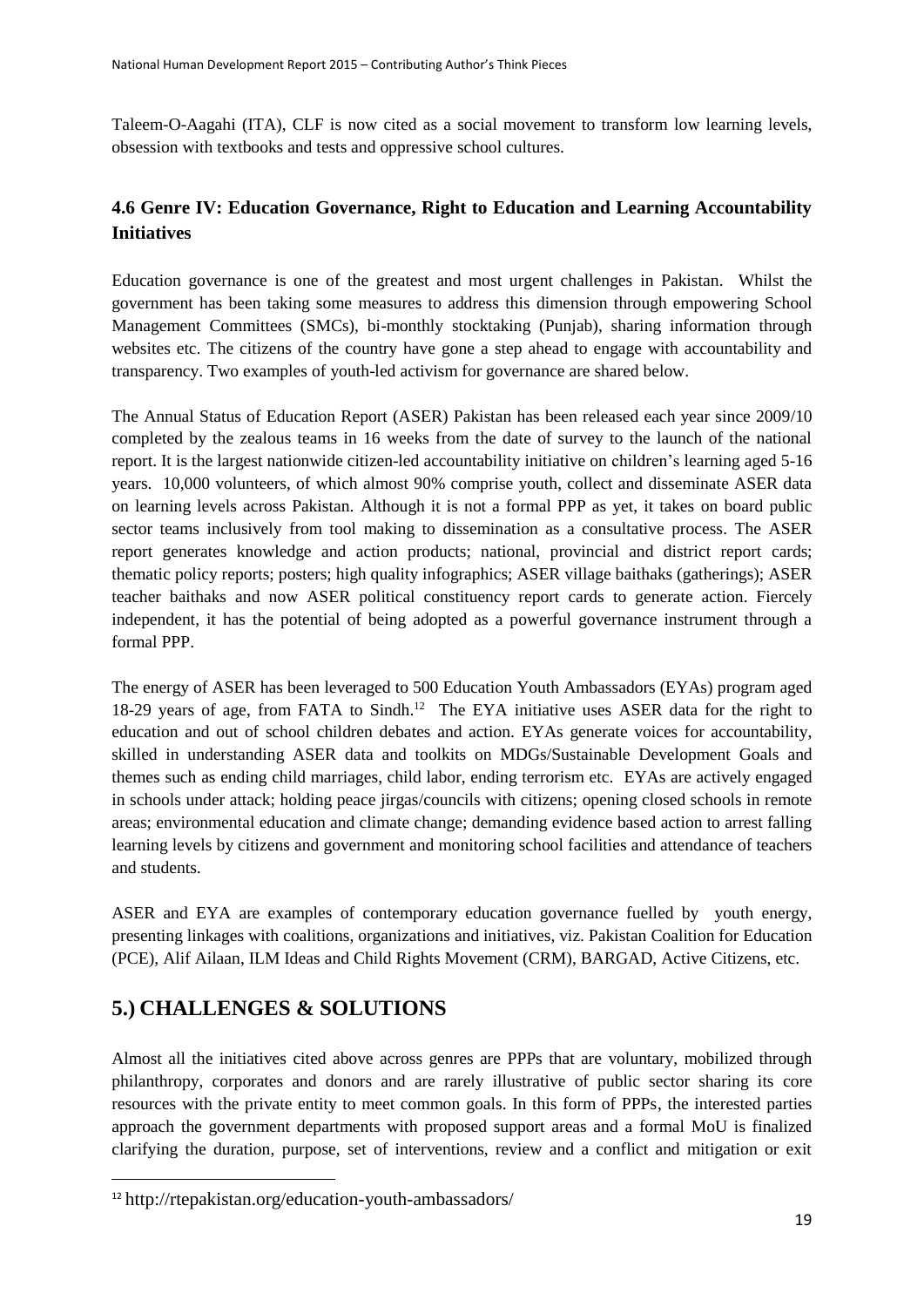clause. Whilst the government continues to provide support for its own faculty/staff, usual school improvement schemes and/or school management committees (SMC) or other non–salary funds, there is no transfer of funds for the value addition interventions being undertaken by the private partner. As long as the private partner continues to generate resources these initiatives may be sustained but there is very little element of core business for the public sector in this partnership under the current arrangements. Sadly when the resources, projects or donations come to an end, so does the initiative, leaving youth cynical both about sustainability of improvement and effort.

These models of youth led/engaged public private partnerships in education do promise innovative approaches to tackle quality education, citizenship and governance challenges in many powerful ways. The question is are these 'do good' initiatives driven by a great deal of passion and commitment lead to the much needed change in the sector? To what extent do we see potential for them to be mainstreamed in the public sector set-up? There are a number of challenges undermining the rich public private partnerships in education in Pakistan:

- Pseudo Legal Agreements; in the event of violations, litigation is often not feasible, nor desirable
- After the passage of 18<sup>th</sup> Amendment, education is a devolved subject in policy and program implementation; PPP models depend upon the capacity and comprehension of the provincial and/or district governments. .
	- o Low institutional capacity for PPPs and support by the public sector
	- o PPPs and devolution: Local politics & political-bureaucratic tensions particularly across provincial and local governments must be resolved.
- Low culture of evidence based policies to influence PPPs for human development
- PPPs tend to be inputs rather than outcomes driven

3Ps although driven by the public sector in policy and operational programs, continue to be undermined by a persistent lack of trust, shifting education and political scenarios and likely to remain under stress due to unprecedented militancy, conflict, political and economic crises in Pakistan. The challenge of partnerships is epitomized by a recurrent phrase: "partnerships on whose terms and whose resources?" The latter is more defining for the former, as public resources tend to be evasive for education, quality learning, critical thinking and citizenship.

The three pillared proposition informing this chapter at the outset regarding a weak education system with little learning and transition opportunities, fractured citizenship and heritage and poor governance has been countered by formidable youth led and energized PPPs. These are across several converging genres of school improvement; technologies, citizenship and leadership, sports, festivals, health/environment and governance. However, at best they may remain a 'fringe' phenomenon. This may lead to the whittling away of initiatives if not addressed comprehensively through the recently amended PPP law in Sindh 2014. The amendment to the law must be used as a test case for the Sindh based PPPs to check if the amendment works to cover both infrastructure and services. This would be transformative as increasingly youth initiatives work best when they are opportunities for changing education through engagement and enterprise or perhaps social enterprise through outcomes based government procurement options for PPPs.

The range of showcase programs by youth in education and many public sector spaces offer tremendous synergistic potential. The Post 2015 global development agenda (Sustainable Development Goals and Muscat Agreement) offer strategic spaces for lively youth engagement from ECE to tertiary education, decent work, TVET as a lifelong learning trajectory for the most marginalized. The government needs to actively explore youth engaged PPPs across all sub sectors of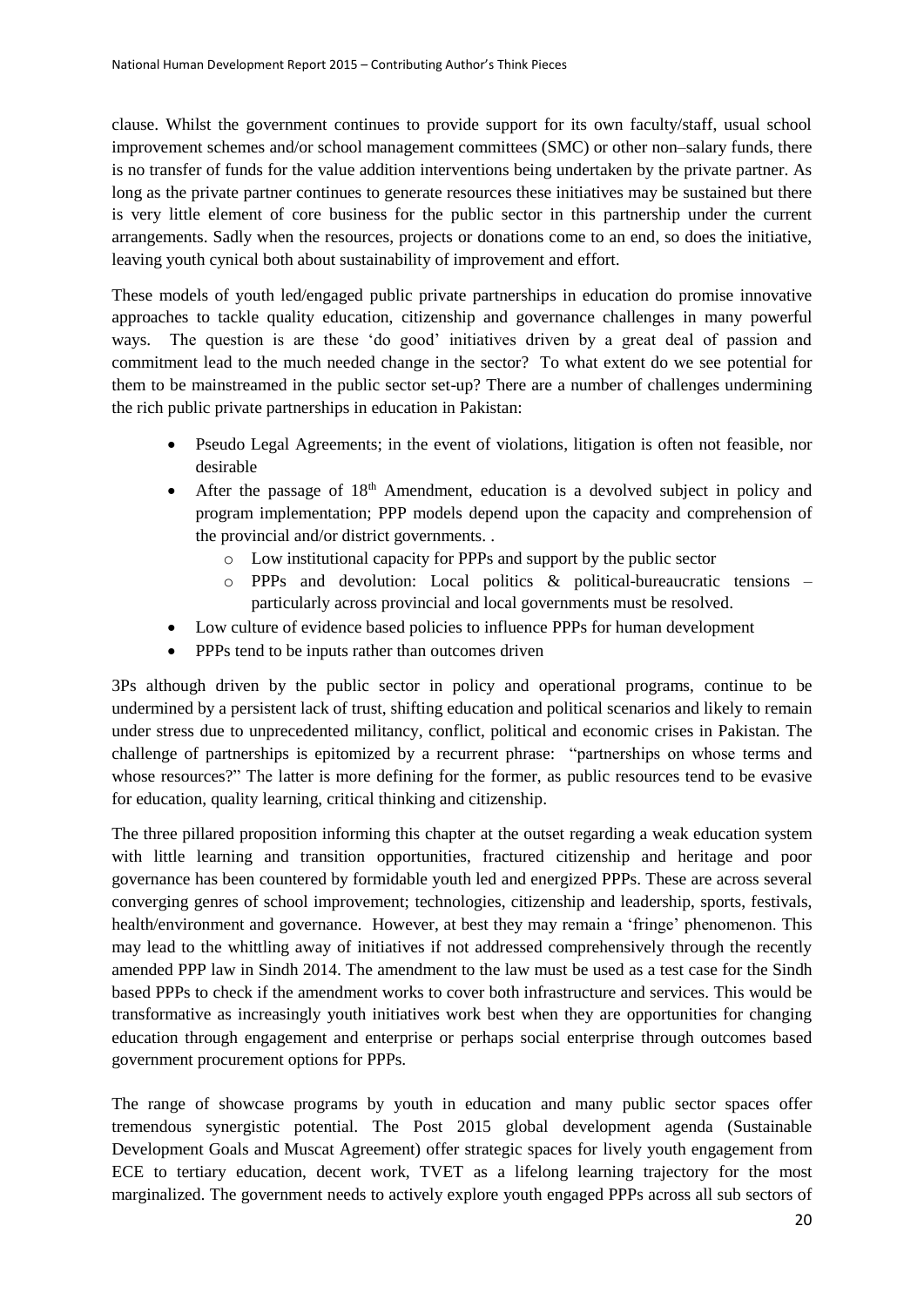education to meet poverty reduction, education and learning, health, environment, climate change, urbanization and gender targets. Enabling conditions must be provided to the youth to perform their role as accelerators of reforms. The role of 'partners' ( private sector, philanthropists, communities and civil society organizations) in actively supporting the delivery of public goods through non-state provision and/or direct support to public sector facilities for improved social sector services must be further streamlined. Initiatives and reforms must be backed by concrete, timely and legal resource transfers. The Amended Sindh Public Private Partnership Act, 2014 which includes services and infrastructure provides legal cover for the two way sharing of resources. Formal youth led partnerships present a new social contract between 21<sup>st</sup> century youth and the state, as a sustainable contract reaping the youth dividend for human development and well-being!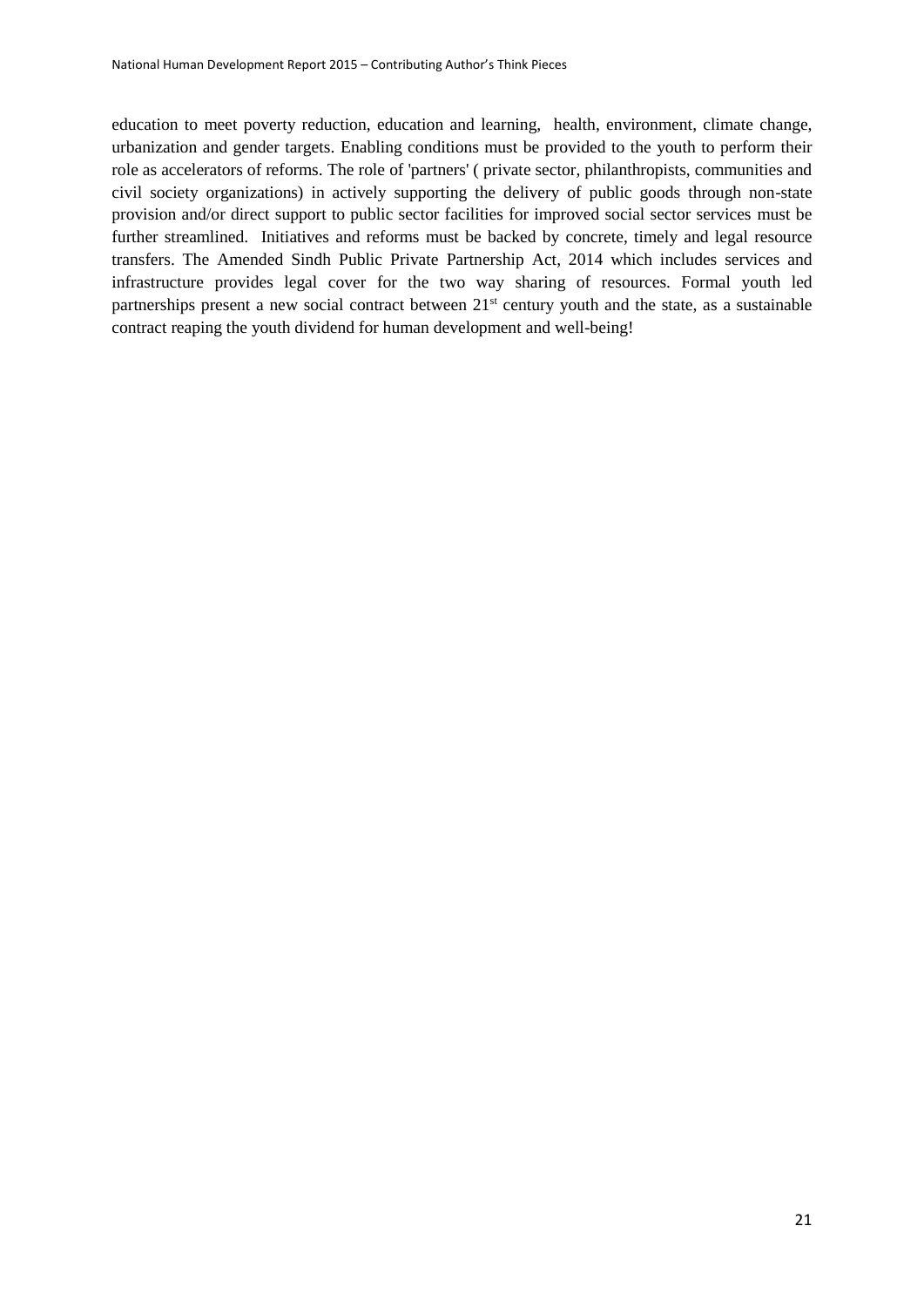# **BIBLIOGRAPHY**

Education Sector Reforms Action Plan 2001-02 - 2005-06. (2004). Retrieved from [http://planipolis.iiep.unesco.org/upload/Pakistan/Pakistan%20Education%20Sector%20Reform%2020](http://planipolis.iiep.unesco.org/upload/Pakistan/Pakistan%20Education%20Sector%20Reform%202002-2006.pdf) [02-2006.pdf.](http://planipolis.iiep.unesco.org/upload/Pakistan/Pakistan%20Education%20Sector%20Reform%202002-2006.pdf)

Active Citizens Social Action Protection Guide. British Council (2014) (pp. 2-38). Pakistan. Retrieved fro[m http://www.britishcouncil.pk/sites/britishcouncil.pk/files/gr-0156-](http://www.britishcouncil.pk/sites/britishcouncil.pk/files/gr-0156-14_sap_guide_finalhh_part1.pdf) [14\\_sap\\_guide\\_finalhh\\_part1.pdf](http://www.britishcouncil.pk/sites/britishcouncil.pk/files/gr-0156-14_sap_guide_finalhh_part1.pdf)

Aserpakistan.org, (2014). ASER Pakistan. Retrieved 31 December 2014, from <http://www.aserpakistan.org/index.php?func=report>

Collins English Dictionary. (2012). the definition of citizenship. Retrieved 31 December 2014, from <http://dictionary.reference.com/browse/citizenship>

Education International (2009). Public Private Partnerships in Education. Retrieved December 31, 2014; http://download.eiie.org/docs/IRISDocuments/Research%20Website%20Documents/2009- 00086-01-E.pdf

Global Agenda Council on Demographic Dividend 2014-2016 | World Economic Forum,. (2014). Global Agenda Council on Demographic Dividend 2014-2016. Retrieved 31 December 2014, from<http://www.weforum.org/content/global-agenda-council-demographic-dividend-2014-2016>

Government of Pakistan (GoP). 2000. Census of Private Educational Institutions in Pakistan 1999-2000, http://www.statpak.gov.pk/depts/fbs/statistics/peip1999- 2000/peip2000.html (accessed in March 2007).

KP Youth Policy. Kpyouthpolicy.pk (2012Retrieved 31 December 2014, from <http://kpyouthpolicy.pk/media.html>

Ministry of Education (2004) b. Public Private Partnerships in the Education Sector: Education Sector Reforms Action Plan 2001-2005— Policy, Options, Incentive Package and Recommendations. Islamabad: Ministry of Education, Govt. of Pakistan.

Ministry of Finance (2009) Poverty Reduction Strategy Paper. finance.gov.pk (2009). Retrieved 31 December 2014, fro[m http://www.finance.gov.pk/poverty/PRSP-II.pdf](http://www.finance.gov.pk/poverty/PRSP-II.pdf)

Ministry of Finance, Government of Pakistan. (2010) (p. 50). Islamabad. Retrieved 31 December 2014,

from [http://www.pakp.gov.pk/UserFiles/8.%207th%20National%20Finance%20Commission\(1\).docx](http://www.pakp.gov.pk/UserFiles/8.%207th%20National%20Finance%20Commission(1).docx) .

Ministry of Planning, Development and Reforms (2014) Annual Plan 2014-15; " Youth .. Retrieved 31 December 2014 from http://pc.gov.pk/annual%20plans/2014-15/15-Youth%20Empowermentnn.pdf

Ministry of Planning, Development and Reforms (2013) Pakistan Millennium Development Goals Report; Retrieved December 31, 2014 ehttp://pc.gov.pk/PMDGR-2013/Paskistan%20MDGR2013.pdf